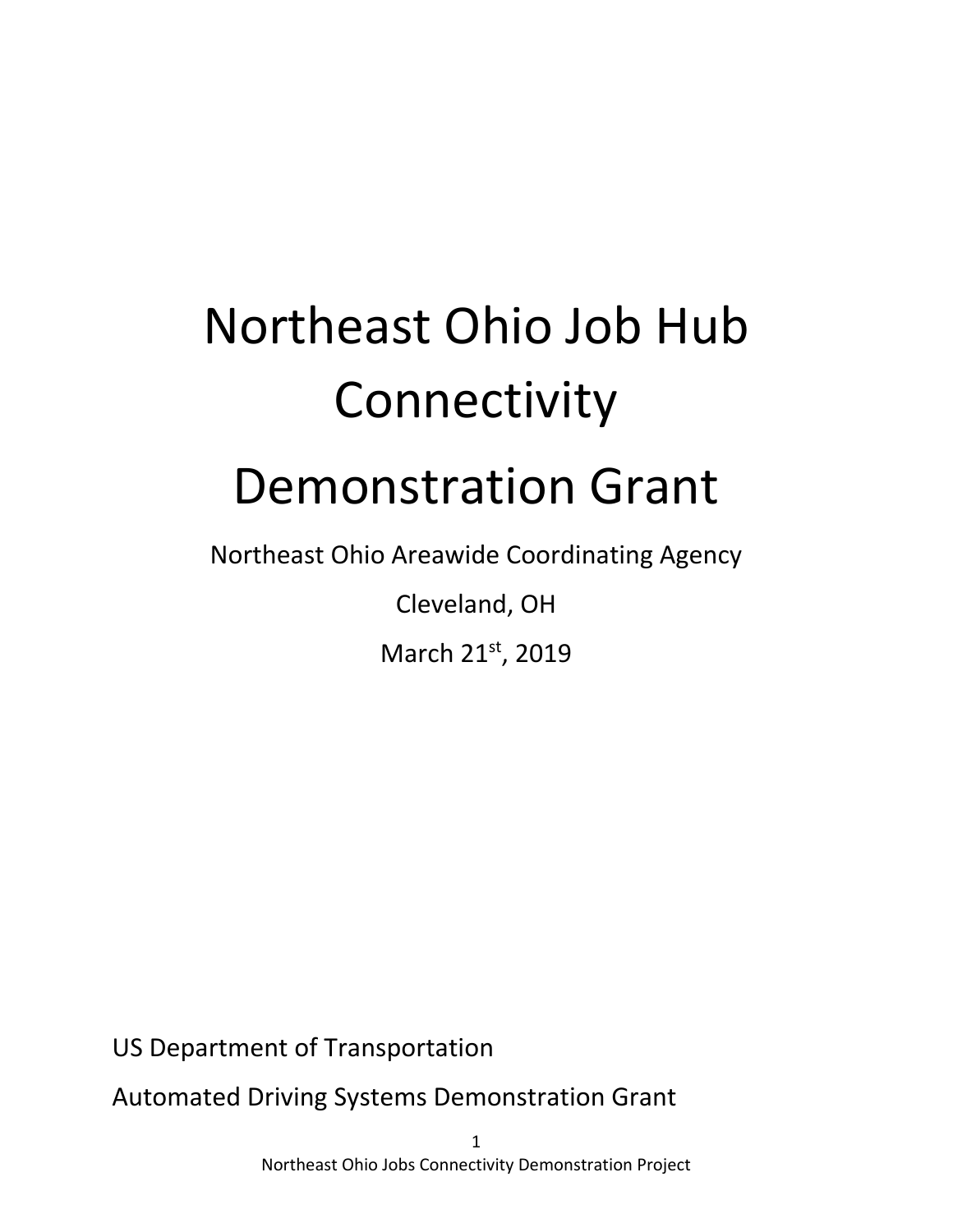The Northeast Ohio Job Hub Connectivity Demonstration Project is a great way to help the regional economy grow and enable all residents to participate. The Brookings Metropolitan Policy Program recently found that Greater Cleveland has seen the biggest decline in the number of jobs near a resident between 2000 and 2012; while this was the study period, it is likely the trend has continued. As a result, it is harder for job seekers to find and maintain employment. This is especially true for people of color and people in poverty. The number of nearby jobs for residents of high‐poverty neighborhoods has declined an astonishing 31%, and 25% of African American residents don't own a personal vehicle.

The project seeks to provide services to three of the largest job hubs in the region. NOACA will operate shuttles from rail stations to the job hub, providing a critical link to work. For transit‐ dependent populations, a lack of a last mile connection from a fixed rail line to places of employment can prevent them from being able to apply for and hold these jobs. Even for residents who do own personal vehicles, transit use is discouraged if they cannot easily access jobs from the transit endpoints. This project will enable them to do so, helping to improve safety, reduce congestion, and improve air quality. It will also help residents of the suburban job hubs access the downtown employment center, which is the largest job hub in the region.

In doing this, the project will help all residents, especially those living in poverty, access and keep good paying jobs – many of the employers in the hub are manufacturers who pay wages much higher than the regional average. Federal funding from this grant will play a key part in reducing poverty by helping residents of job‐starved environmental justice areas reach previously inaccessible employment.

Just as importantly, SAVE‐NOACA's Plan for Transportation Safety, set for release this year, aspires to reduce fatalities and serious injuries resulting from crashes by 50% by the year 2040 for the five‐county region. Over 130 lives per year are currently lost in Northeast Ohio as the result of traffic crashes. Automated vehicles present one of the best opportunities for reducing traffic fatalities since most deaths are the result of human error. This demonstration grant will allow NOACA, other stakeholders, and the public at large to begin turning the SAVE Plan's vision of a safer future into reality.

Initial funding of the NOACA Job Hub Connectivity Demonstration Project could be a springboard to advance automated driving technologies to the greatest extent possible. The region encompasses dense street grids of Cleveland, inner and outer ring suburban collectors and arterials, and rural township roads, even some that are gravel. We have a large and growing cycling network, local roads with over 2,000 tractor‐trailers per day, and one of the largest Amish populations in the nation, who travel by horse and buggy. Our weather encompasses four distinct seasons that are able to replicate conditions across most of the country. We will work with USDOT to create the best learning opportunity possible while also providing crucial connections to jobs that help lift residents out of poverty.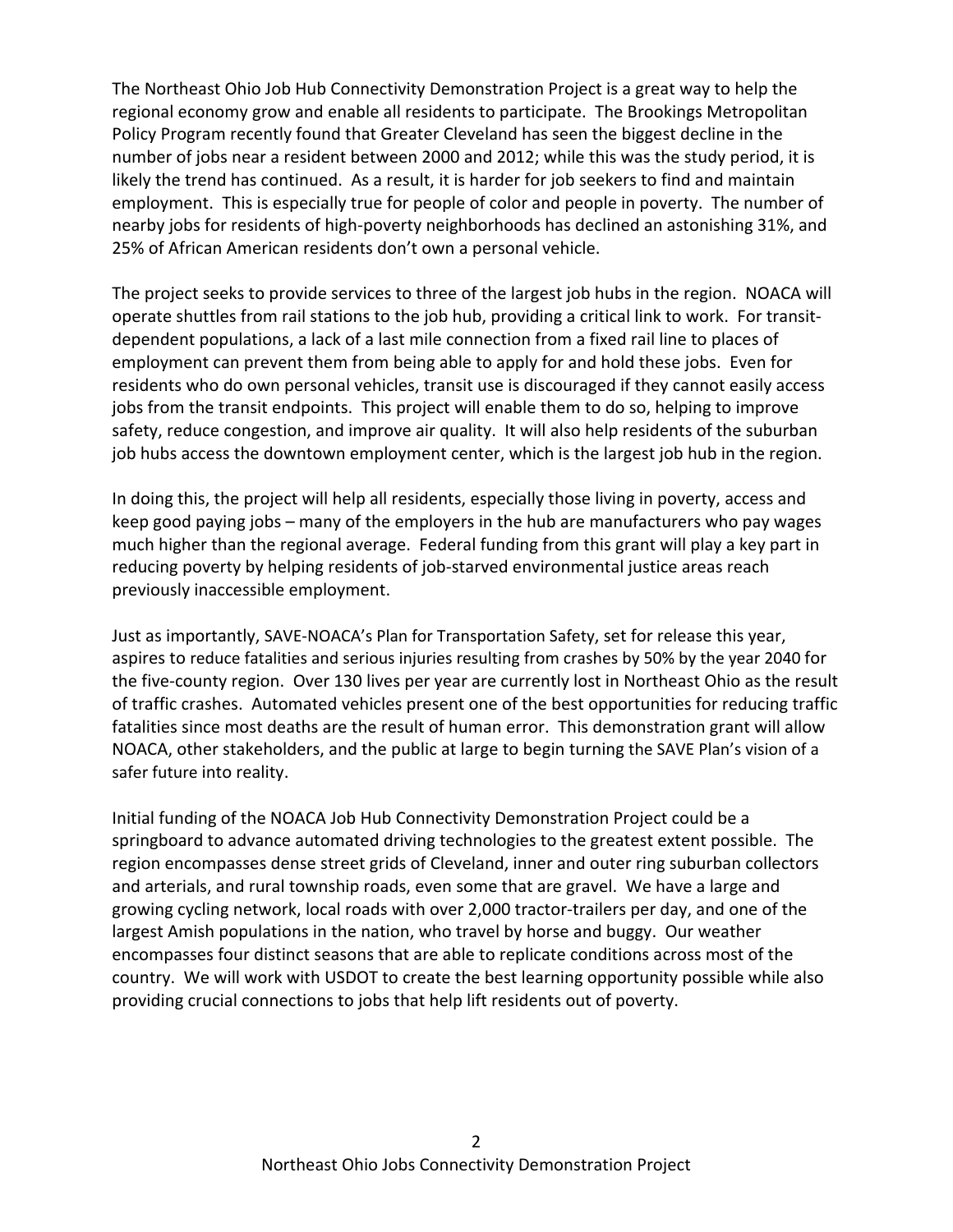| <b>Summary Table</b>                        |                                            |
|---------------------------------------------|--------------------------------------------|
| Project Name/Title                          | Job Hub Connectivity Demonstration Project |
| Eligible Entity Applying to Receive Federal | Northeast Ohio Areawide Coordinating       |
| Funding (Prime Applicant's Legal Name and   | Agency                                     |
| Address)                                    | 1299 Superior Ave.                         |
|                                             | Cleveland, OH 44114                        |
| Point of Contact (Name/Title; Email; Phone  | Randy Lane, Director of Programming;       |
| Number)                                     | rlane@mpo.noaca.org; (216) 241-2414        |
| Proposed Location (State(s) and             | Ohio; Cities of Beachwood, Brook Park,     |
| Municipalities) for the Demonstration       | Cleveland, North Randall, Shaker Heights,  |
|                                             | Solon                                      |
| Proposed Technologies for the               | Automated shuttle service technology       |
| Demonstration (briefly list)                |                                            |
| Proposed duration of the Demonstration      | Four years, 2020-2023                      |
| (period of performance)                     |                                            |
| <b>Federal Funding Amount Requested</b>     | \$6,300,000                                |
| Non-Federal Cost Share Amount Proposed, if  | \$100,000                                  |
| applicable                                  |                                            |
| Total Project Cost (Federal Share + Non-    | \$6,400,000                                |
| Federal Cost Share, if applicable)          |                                            |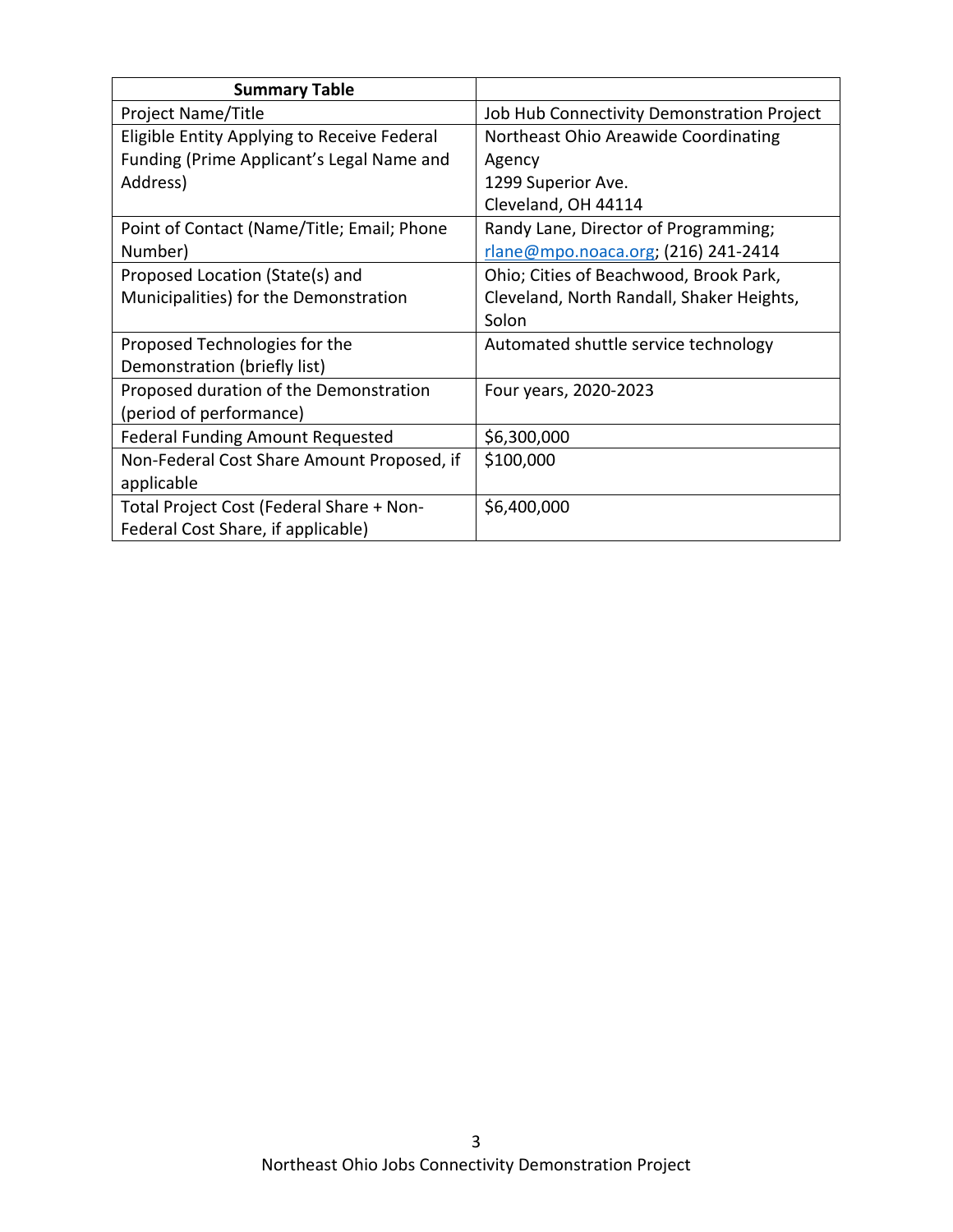#### Contents

| Table 8 - Roadway Characteristics - Cleveland Hopkins International Airport Routes 22 |  |
|---------------------------------------------------------------------------------------|--|
|                                                                                       |  |
|                                                                                       |  |
|                                                                                       |  |
|                                                                                       |  |
|                                                                                       |  |
|                                                                                       |  |
|                                                                                       |  |
|                                                                                       |  |
|                                                                                       |  |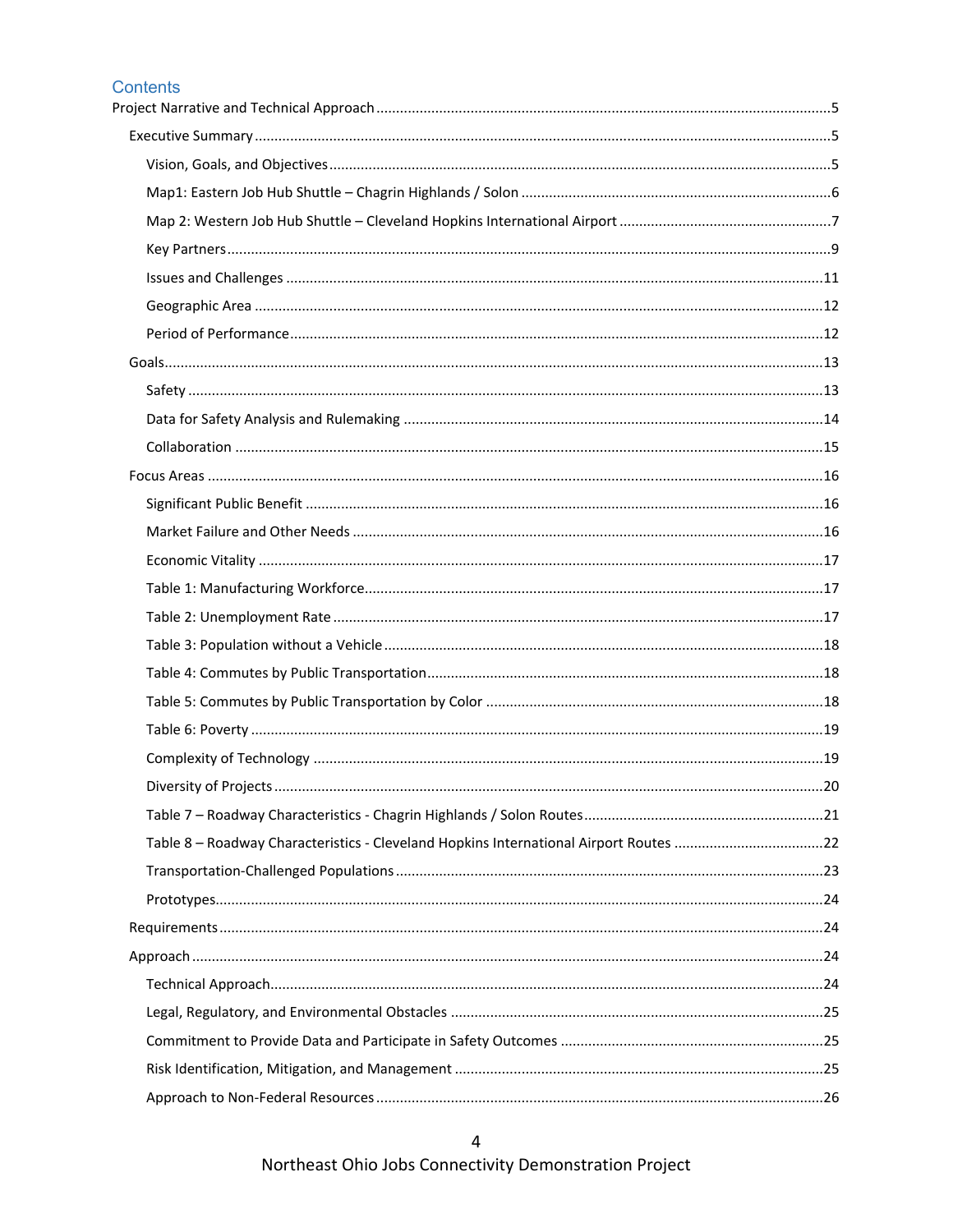### Project Narrative and Technical Approach

#### Executive Summary

#### Vision, Goals, and Objectives

The Northeast Ohio Job Hub Connectivity Demonstration Project is a great way to help the regional economy grow and enable all residents to participate. The Brookings Metropolitan Policy Program recently found that Greater Cleveland has seen the biggest decline in the number of jobs near a resident between 2000 and 2012. $1$  This study was conducted with the most recent data as of 2015, but it is likely the trend has continued. As a result, it is harder for job seekers to find and maintain employment. This is especially true for people of color and people in poverty. The number of nearby jobs for residents of high‐poverty neighborhoods has declined an astonishing 31%, and 25% of African Americans residents don't own a personal vehicle.

NOACA has identified six main job hubs in the five‐county region. "Each hub has at least 10,000 jobs, equivalent to roughly 1% of the Cleveland MSA's total employment of approximately one million jobs. The six hubs equal only 24% of the region's employment, indicating that job sprawl is extensive. Moreover, the residential location of workers for each job hub is also widely distributed throughout the region".<sup>2</sup> By focusing on these locations for our demonstration, we are not just testing technology, we are also providing a vital service to spur economic development.

The project seeks to provide automated shuttle services to three of the largest job hubs in the region. NOACA will operate shuttles from rail stations to the job hub, providing a critical link to work. For transit-dependent populations, a lack of a last mile connection from a fixed rail line to places of employment can prevent them from being able to apply for and hold these jobs. Even for residents who do own personal vehicles, transit use is discouraged if they cannot easily access jobs from the transit endpoints. This project will enable them to do so, helping to improve safety, reduce congestion, and improve air quality.

In doing this, the project will help all residents, especially those living in poverty, access and keep good paying jobs – many of the employers in the hub are manufacturers who pay wages much higher than the regional average. Federal funding from this grant will play a key part in reducing poverty by helping residents of job‐starved environmental justice areas reach previously inaccessible employment.

Specifically, NOACA will operate shuttles from the eastern termini of the Greater Cleveland Regional Transit Authority (GCRTA) rail, known as the Blue Line. This route runs from Downtown Cleveland through many east‐southeast neighborhoods that are predominantly

http://noaca.org/modules/showdocument.aspx?documentid=19855. December 2016. (pdf accessed 3/15/19).

<sup>&</sup>lt;sup>1</sup> Kneebone, Elizabeth. *Job Sprawl Stalls: The Great Recession and Metropolitan Employment Location. The* Brookings Metropolitan Policy Program. https://www.brookings.edu/wp‐

content/uploads/2016/06/Srvy\_JobSprawl.pdf. April 2013. (pdf accessed 3/15/19) <sup>2</sup> NOACA Research Brief: Major Employment Hubs in the Cleveland MSA.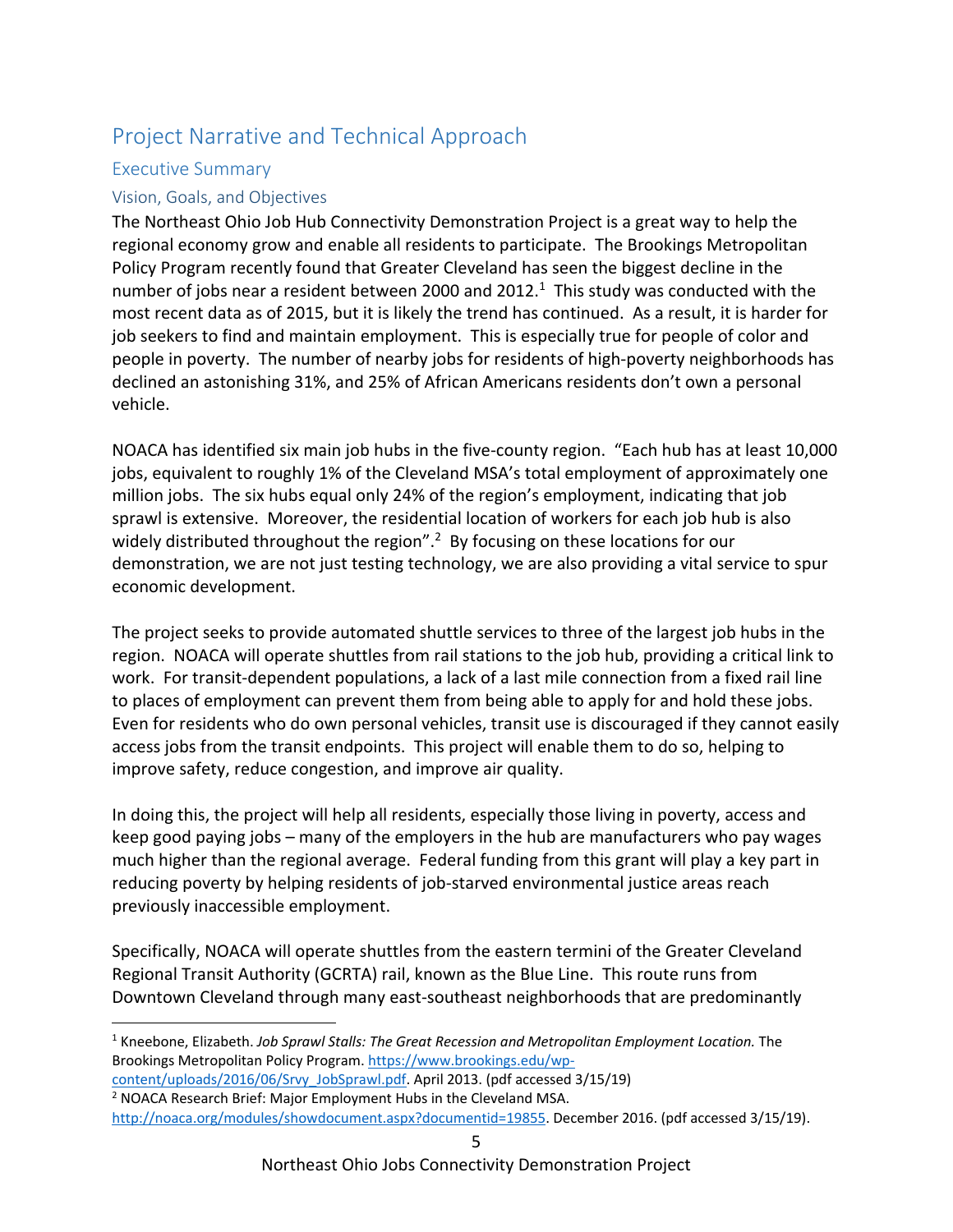African‐American and have many residents in poverty; every stop on the Blue Line is in or adjacent to an environmental justice community. The shuttles will run south to the job hubs known as Chagrin Highlands and Solon‐Cochran Corridor. Three of the six job hubs showed job growth from 2004‐1014 despite the Great Recession, and these are two of them. Solon‐ Cochran is the third largest hub and grew by 28% over the period. Chagrin‐Highlands is the fourth largest hub and grew by 12.5%.<sup>3</sup> These hubs have benefited from proximity to interstates, with many employers growing or relocating in them. However, this easy highway access does not help residents who lack reliable personal vehicles. Our shuttle service will connect these disadvantaged residents with previously inaccessible high‐paying suburban job opportunities.



#### Map 1: Eastern Job Hub Shuttle – Chagrin Highlands / Solon

<sup>&</sup>lt;sup>3</sup> Ibid 2. P17,19.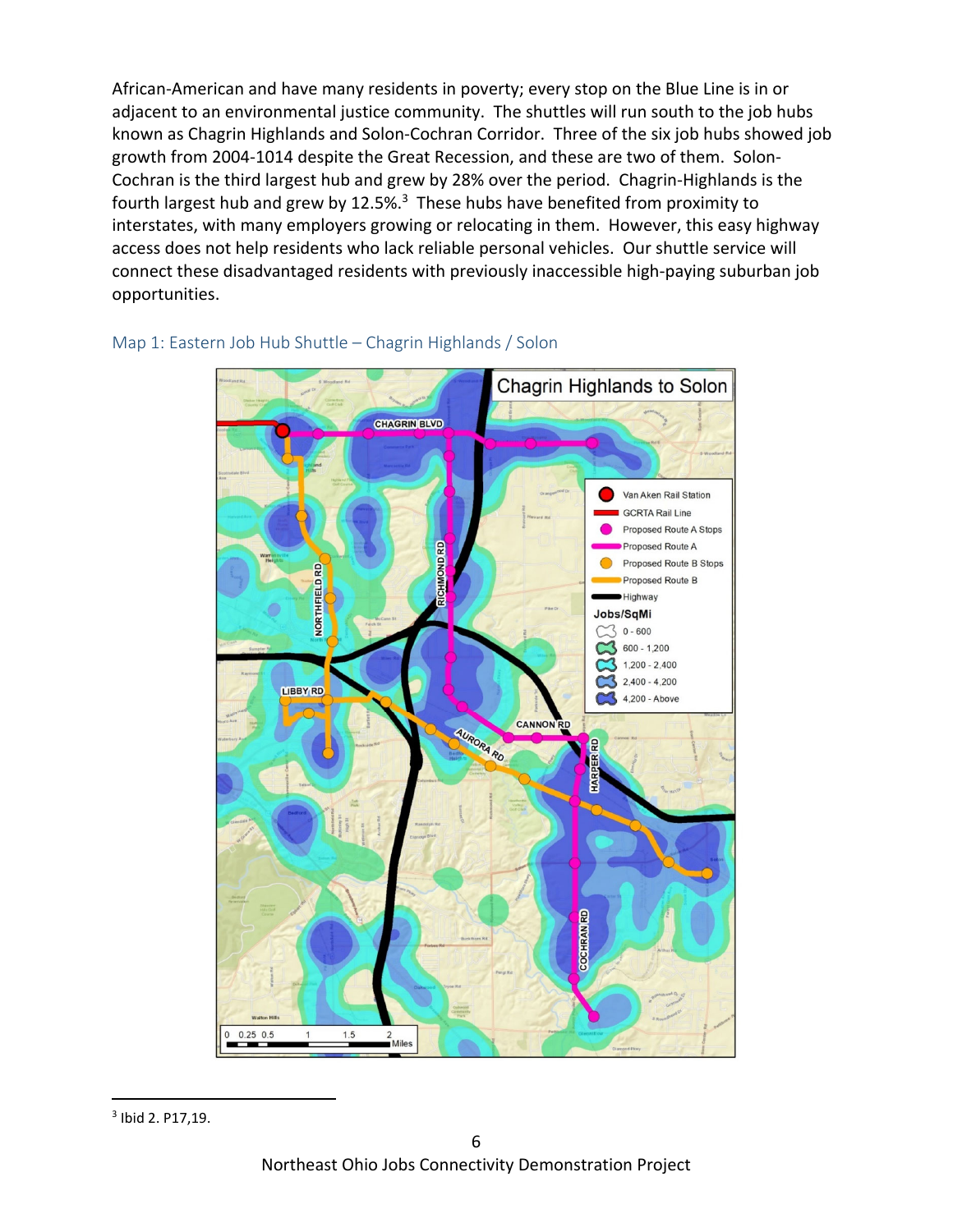On the west‐southwest side of Cleveland, we will run a shuttle around Cleveland‐Hopkins International Airport, connecting the GCRTA Red Line with several employers in the area. Like the Blue Line, the Red Line runs from Downtown Cleveland through several environmental justice communities where residents may lack access to personal vehicles. This shuttle service will connect rail stations with manufacturing and other jobs around the airport. The Aerozone Alliance, which is a collaboration between the airport itself, NASA Glenn Research Center, and the cities of Berea, Brook Park, Cleveland, Fairview Park, and North Olmsted, is already exploring opportunities to better connect workers and jobs in the vicinity of the airport and may be able to financially contribute to a shuttle route in the future; NASA actually run its own shuttle. The airport job hub unfortunately shrank by 16.3% from 2004‐2014, with manufacturing accounting for two-thirds of all job losses. This was due to a variety of factors continued automation and outsourcing in the industry, as well as the recession being particularly harmful for these industries. An automated shuttle that better connects the hub and area residents could help reverse this decline.4



Map 2: Western Job Hub Shuttle – Cleveland Hopkins International Airport

The Aerozone Alliance is working with the Cuyahoga County Workforce Development Board; Team NEO, a regional economic development organization; and the Greater Cleveland Partnership, a regional chamber of commerce. These organizations are leveraging the airport,

 4 Ibid 2. P23.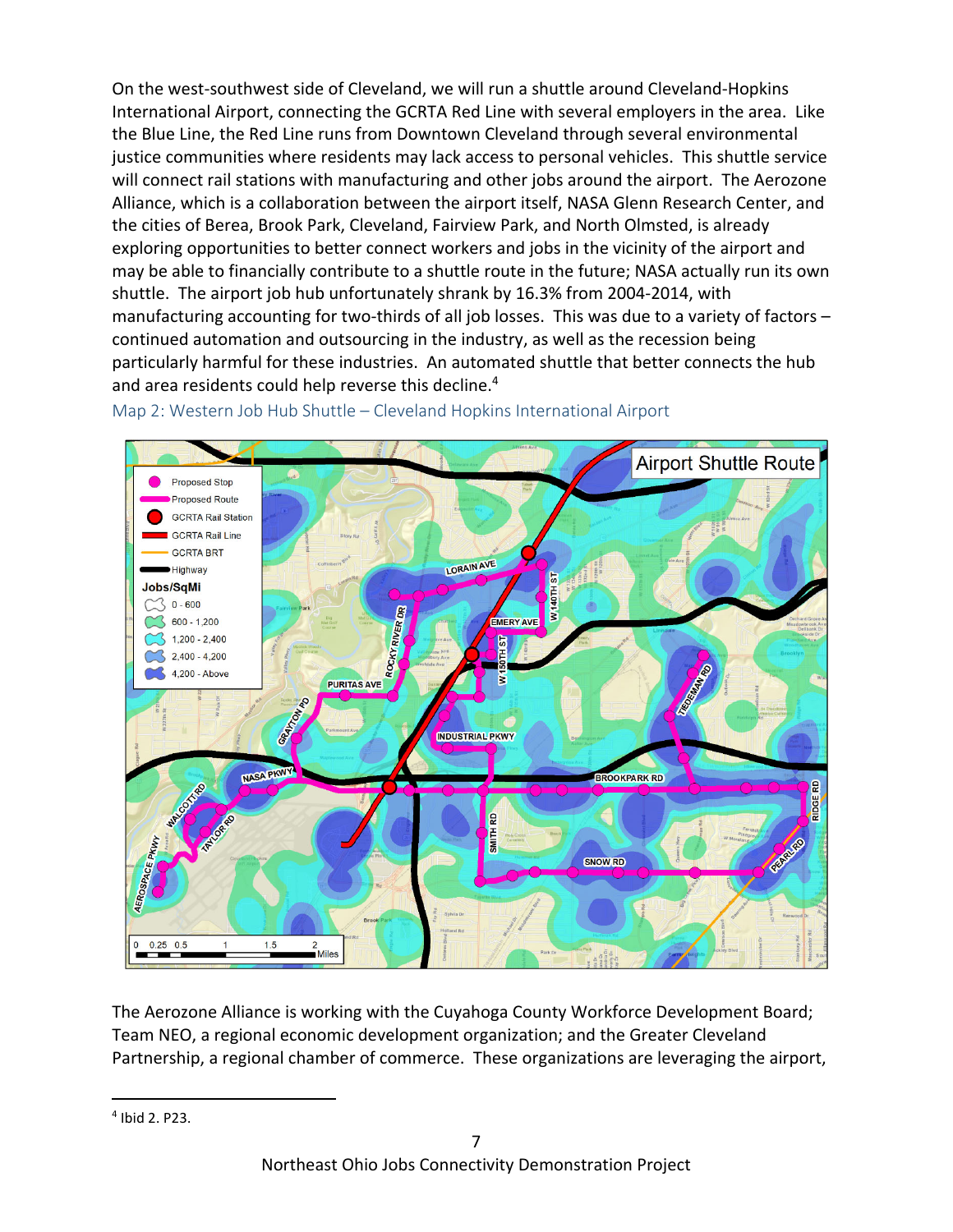NASA research, and the Red Line connection to Downtown Cleveland to grow the job hub focusing on new technologies. Additionally, NOACA is currently engaged in a public‐private partnership with Hyperloop Transportation Technologies, a California‐based but worldwide organization, on a first of its kind hyperloop feasibility study. One objective of the study is to determine if the airport job hub could be the location of a hyperloop station. It makes perfect sense that the new technology of automated vehicles should be tested here, as it may create further opportunities for collaboration among researchers and engineers to create a mobility hub of the future with brand new technologies.

Just as importantly, SAVE, NOACA's Plan for Transportation Safety, set for release this year, aspires to reduce fatalities and serious injuries resulting from crashes by 50% by the year 2040 for the five‐county region. Over 130 lives per year are currently lost in Northeast Ohio as the result of traffic crashes. Automated vehicles present one of the best opportunities for reducing traffic fatalities since most deaths are the result of human error. This demonstration grant will allow NOACA, other stakeholders, and the public at large to begin turning the SAVE Plan's vision of a safer future into reality. Our project provides unique opportunities to advance the safety mission, explained below.

For this demonstration grant, the "last mile" connecting rail transit service to job hubs is actually as much as twelve miles. Existing automated shuttle services across the country are typically in the one mile range. With these existing short distances, there are naturally fewer turning points, intersections, and opportunities for interaction with pedestrians, cyclists, and the built environment. This project will therefore present USDOT with an opportunity to gather data on automated vehicles at unprecedented scale. With these longer distances, we will also be seeking to utilize faster automated vehicles than currently in use. Since we are proposing a four year project period, this gives the vehicle manufacturers an opportunity to further develop and refine the technology that will enable these higher speeds.

Additionally, the region has a variety of seasonal climates that will help advance the knowledge of automated vehicle operations in inclement weather. An average year has 161 days with precipitation of some sort. Cleveland typically sees 39 inches of rain per year. Northeast Ohio is known as the "snow belt" due to heavy snowstorms that often happen as the result of being on the shore of Lake Erie; Cleveland averages 68 inches of snow per year.<sup>5</sup> Due to the geography, this is even truer on the east side, where one of our demonstrations will take place – it is not uncommon to see several additional feet of snow. Cleveland weather, depending on the season, provides a microcosm of most climatic regions across the country. Testing automated vehicles in these varied conditions will provide USDOT with the best opportunity to collect the data necessary for the national implementation of automated vehicles. To best ensure success of the project, study different elements of the technology, and provide crucial linkages to jobs, we are seeking funding for a four year project. The first six months will be used for extensive planning, further stakeholder engagement, and modeling simulations of the shuttle service. We will use this period to issue a public request for proposals to select a

<sup>&</sup>lt;sup>5</sup> Data comes from the National Weather Service Forecast Office, a division of the National Oceanic and Atmospheric Administration. The data station is at Hopkins International Airport, one of our hubs https://w2.weather.gov/climate/xmacis.php?wfo=cle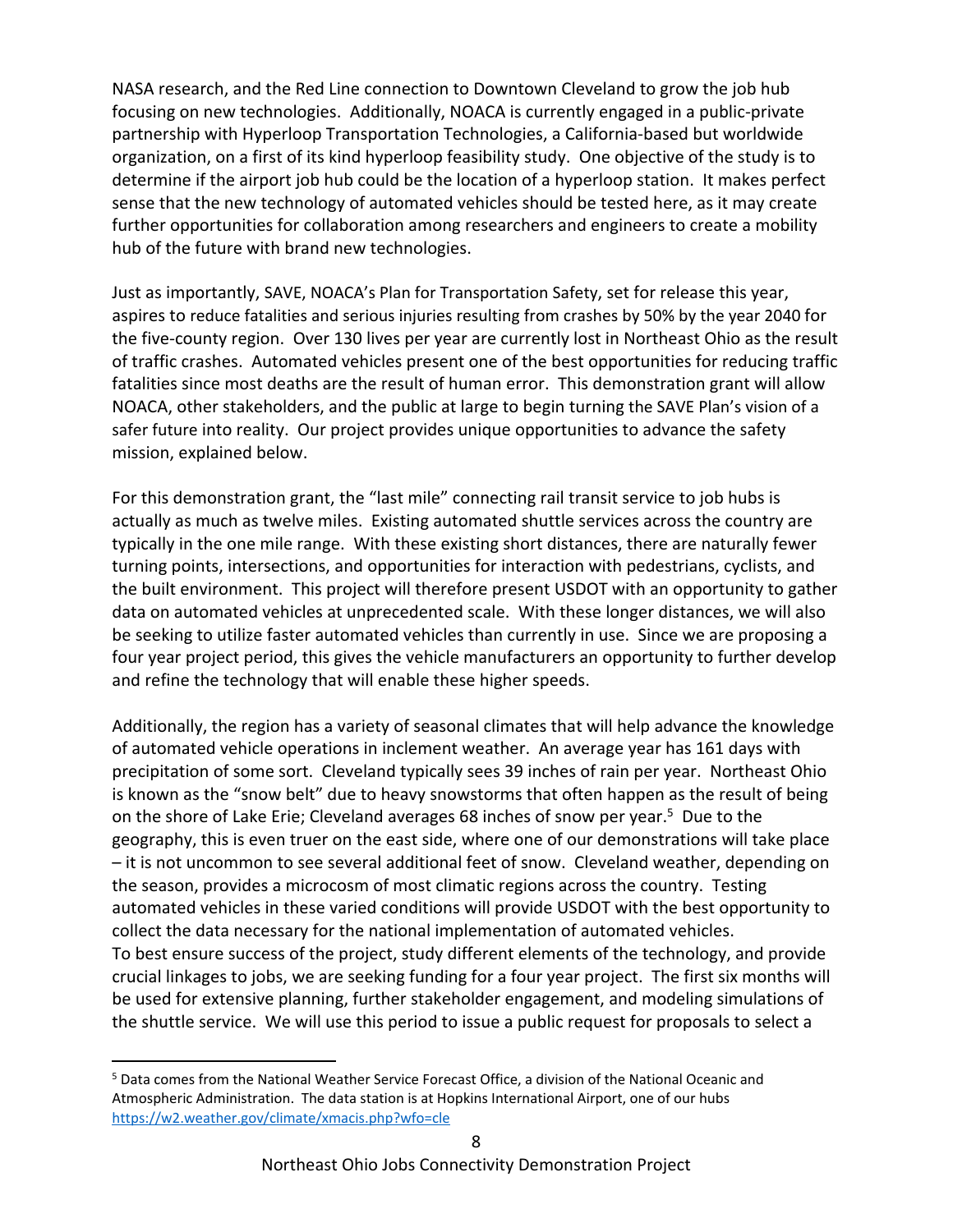highly qualified automated vehicle provider who is able to collect and share data from the vehicles with us and USDOT. This planning period will enable us to design routes that are best tailored to help USDOT collect more data on the technology itself while still connecting workers with job hubs. We will consider specific roads based on factors such as traffic volume, speed limits, lane width, signal density, opportunity for bicycle and pedestrian interaction, and other relevant factors. We will then determine specific stops that optimize the number of riders.

The remaining time will then be used to implement the results of this analysis and collect data through the physical demonstration of running shuttles. The longer period will enable learning that allows both the public and private sectors to further refine methods and technologies that lead to the greatest gains in safety and automated vehicle deployment. As an additional benefit, over three years of reliable access to good‐paying jobs may enable many of the shuttle riders to maintain continuous employment, secure affordable and stable housing, save wages, and invest in their future. Our goal is to run shuttles during the morning and peak period commutes to best connect workers and jobs, but we will work with USDOT to run at other times of the day to the extent that is valuable from a data collection standpoint.

After the four year project period, we then hope to eventually expand the demonstration into a permanent offering both for these job hubs and possibly others. Additionally, the NOACA region covers a diversity of landscapes and development patterns. The six job hubs identified in our analysis are the largest in the region, and they are all in Cuyahoga County. In many other parts of the five county region there are smaller hubs that are nonetheless very important to those communities, especially in rural areas – essentially all or a large part of three of the five counties are outside the urbanized area boundary. These areas are not suitable for traditional transit services due to their low population densities and greater distances. However, targeted shuttles on one or two key routes may provide a vital lifeline to connect people and jobs, particularly low‐income rural residents. NOACA, if desired, would continue to work with USDOT and share data on these diverse projects.

Initial funding of the NOACA Job Hub Connectivity Demonstration Project could be a springboard to advance automated driving technologies to the greatest extent possible. The region encompasses dense street grids of Cleveland, inner and outer ring suburban collectors and arterials, and rural township roads, even some that are gravel. We have a large and growing cycling network, local roads with over 2,000 tractor‐trailers per day, and one of the largest Amish populations in the nation, who travel by horse and buggy. Our weather encompasses four distinct seasons that are able to replicate conditions across most of the country. This initial project will not cover all of these elements, but we will work with USDOT to create the best learning opportunity possible while also providing crucial connections to jobs that help lift residents out of poverty.

#### Key Partners

NOACA proposes to engage a number of partners and stakeholders within the county, cities, and other organizations to make the demonstration project a success.

#### **Primary and Secondary Stakeholders**

**Cuyahoga County** – Cuyahoga County is the county government in which NOACA and all stakeholders involved are located. Cuyahoga County is included in the Cleveland‐Elyria, OH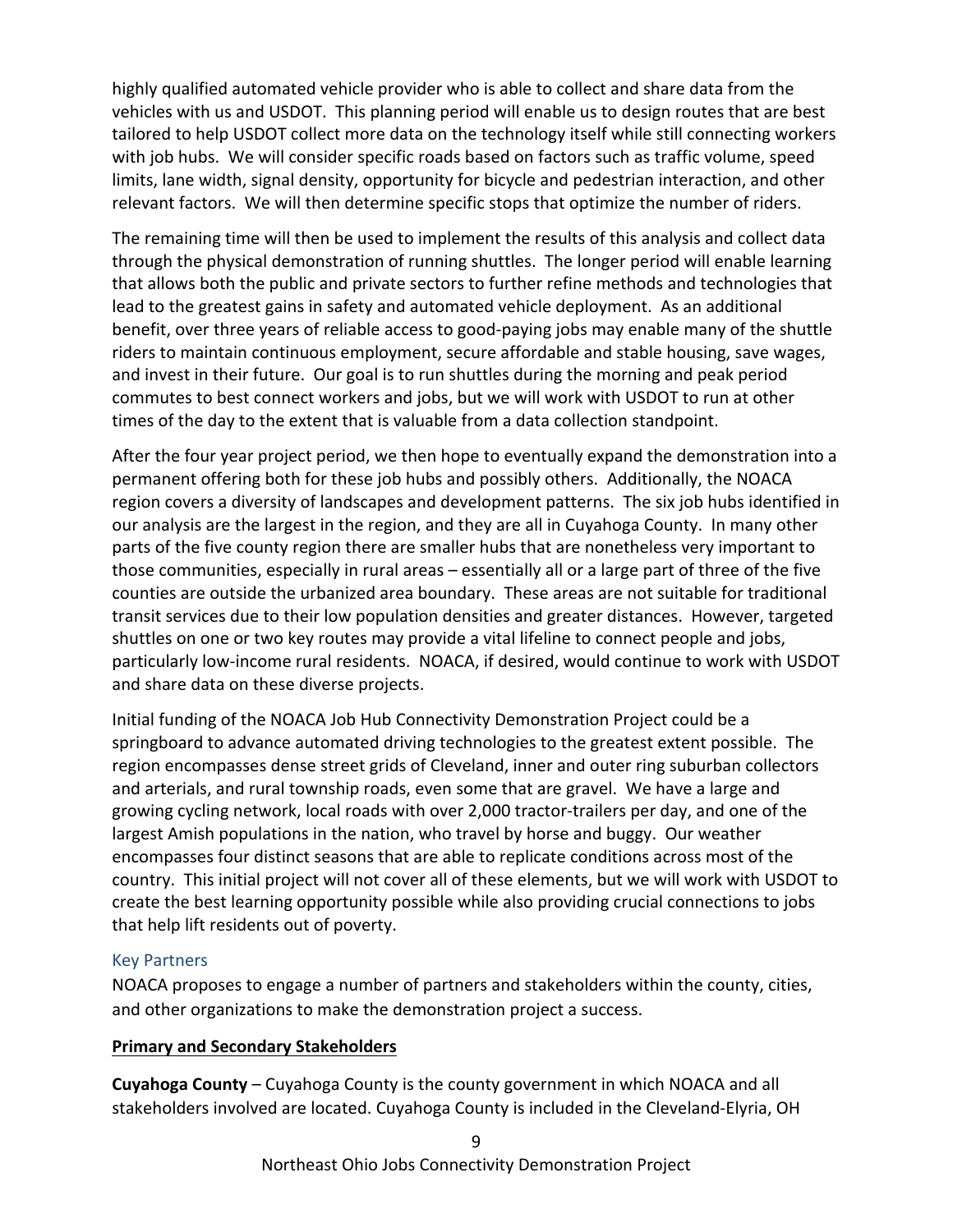Metropolitan Statistical Area. The county will serve as a convener with NOACA as well as a data source as project tasks get underway.

**City of Cleveland** – The city of Cleveland is the largest city that is part of the footprint of this project. It is the County seat for Cuyahoga County. The Cleveland Hopkins Airport is owned and operated by the city. This project looks to connect more city of Cleveland residents to the East and West job hubs.

**City of Brook Park** – The city of Brook Park is home to the International Exposition Center and the NASA Glenn Research Center. Both of these locations along with the airport are major employment drivers in the western job hub. Input from the city will be critical for decision making about shuttle stops and placement.

**City of Shaker Heights** – Shaker Heights is an inner‐ring streetcar suburb of Cleveland, abutting the eastern edge of the city's limits and where the Blue Line Rapid stop being identified on Map 1 is located. The city is a key stakeholder due to the fact that the location of the transit stop to connect to the shuttle service is located here.

**City of Beachwood** ‐ The City of Beachwood is an outer ring suburb of Cleveland, abutting the southeastern edge of the city's limits. The city is a key stakeholder because some of the proposed stops are located here.

**City of Solon** – The city of Solon is an outer suburb of Cleveland. It is part of Northeast Ohio's combined Cleveland‐Akron‐Canton metropolitan area, the 15th‐largest Combined Statistical Area in the country. Solon has grown rapidly over the years due to residential and economic development. As a result of this growth, Solon has become a southeast job hub between Cleveland and Akron, and it has become necessary to make this job hub more accessible than it is currently.

**DriveOhio** – DriveOhio is an initiative of the Ohio Department of Transportation that facilitates collaboration between the public and private sectors, serving as the single point of contact for all things autonomous and connected in Ohio. It works to advance smart mobility in Ohio and being a one‐stop shop for those looking to develop, test, and deploy advanced mobility solutions. DriveOhio will serve as technical expertise for the duration of the project.

**ODOT** ‐ The Ohio Department of Transportation is the administrative department of the Ohio state government responsible for developing and maintaining all state and federal roadways in the state of Ohio with exception of the Ohio Turnpike. In addition to highways, the department also helps develop public transportation and public aviation programs. ODOT is a partner to ensure and allow the pilot shuttles to move along state owned and maintained thoroughfares.

**The Aerozone Alliance** ‐ The alliance is a regional partnership created to drive job growth and wealth creation in Northeast Ohio. The partnership includes Cuyahoga County, Cleveland‐ Hopkins International Airport, NASA Glenn Research Center, as well as the communities of Berea, Brook Park, Cleveland, Fairview Park and North Olmsted. This stakeholder organization is to ensure the communities of the western cities as mentioned above are properly represented.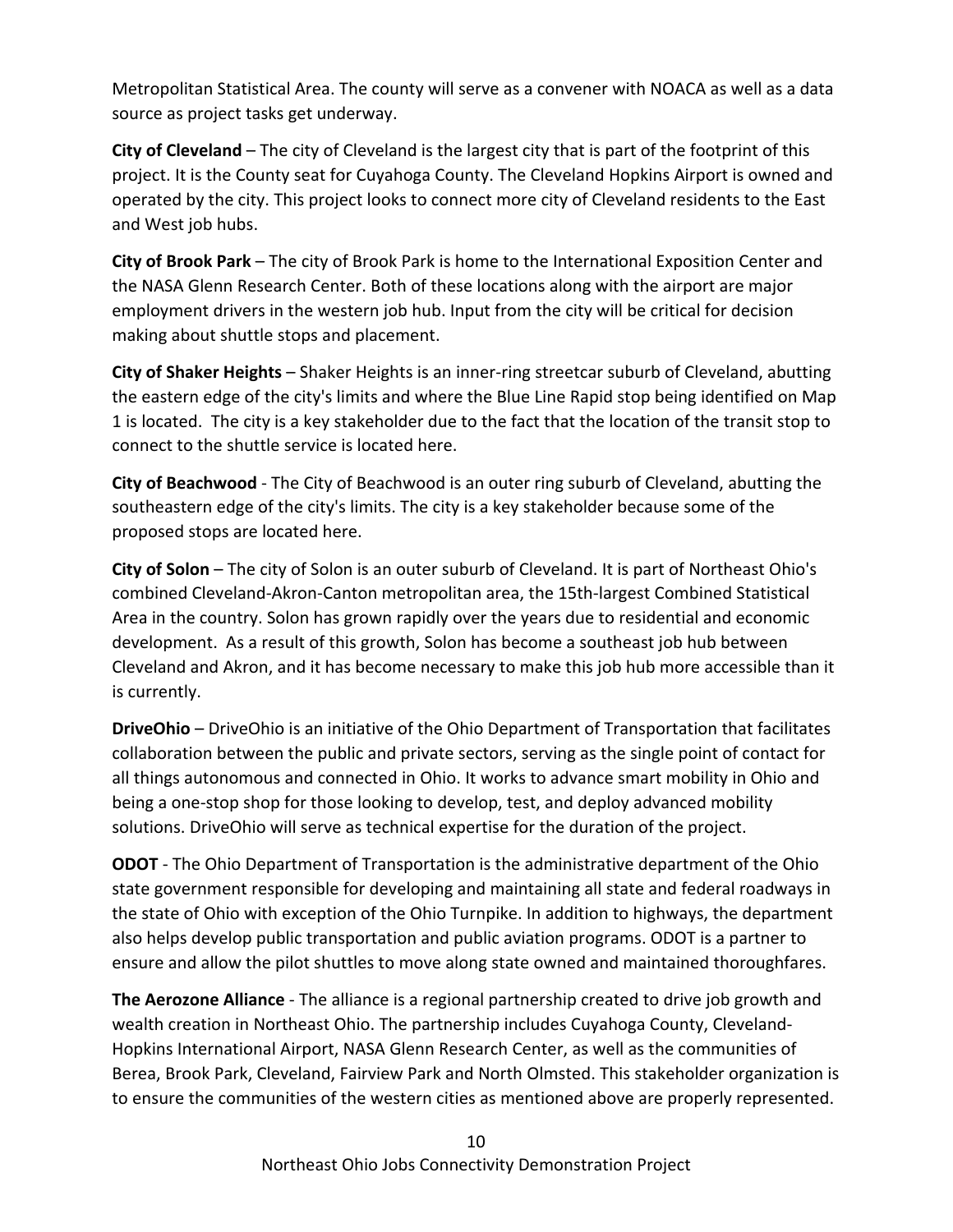**Team NEO** ‐ Team NEO is a business development organization focused on creating jobs for Northeast Ohio residents. It leads the region's business attraction efforts, supports business retention and expansion work as Northeast Ohio's JobsOhio affiliate. In addition, Team NEO provides tools to assist employers in attracting talent to the region. This partnership will help NOACA and other stakeholders with accurate data preparation and identifying businesses with workforce needs.

NOACA will form a consortium of all stakeholders that will elicit comments, discussion and guidance during the duration of the project. Some stakeholders may be added later to cover any gaps in representation and/or geography. All partnerships have not been fully vetted at the time of this submission. However, if the project is funded, cooperative agreements and/or memorandums of understanding will be executed.

#### Issues and Challenges

As explained throughout this application, we hope not just to test vehicle automation but also connect workers and jobs. In the 1950s, Cleveland was one of the largest cities in the country, with 914,808 people. By 2017, this was down to 385,525, a decline of nearly 58%. Conversely, the Cuyahoga County population in that same time period declined less than 8%, from 1,389,532 down to 1,280,122. In other words, the county population is far more spread out than it once was. The city has been in a cycle where job losses lead to population losses which lead to further job losses. The result is that people and jobs are now much more dispersed throughout the county.

NOACA has both a Business Advisory Council and a Community Advisory Council. These are stakeholders from across the private and public sectors – businesses, economic development officials, developers, workforce agencies, unions, and others – who provide NOACA with input on priorities, plans, and policies. Both councils have been repeatedly stressing that an inability to hire and retain workers is a lag on the regional economy that prevents businesses from growing, and a lack of worker mobility is a big reason for this. The Job Hub Connectivity Demonstration Grant is just one way in which NOACA hopes to address the problem, and it has the potential to be the most impactful.

This project will demonstrate automated and connected, self‐driving shuttle technology to solve the mobility challenges identified in this proposal. Deploying this technology will allow significantly increased access to employment opportunities for northeast Ohio residents, to major job hubs. The project will primarily benefit those residents that cannot afford, or do not have the ability, to drive a personal vehicle to their place of employment.

The project will create a seamless and integrated transportation solution that acts to extend existing public transit rail lines, at a fraction of the capital and operating cost of new rail or fixed route transit lines. Furthermore, the success of this project will serve as a model for connecting other job centers in the region and beyond, while showcasing for visitors a hands‐on educational experience with self‐driving technology.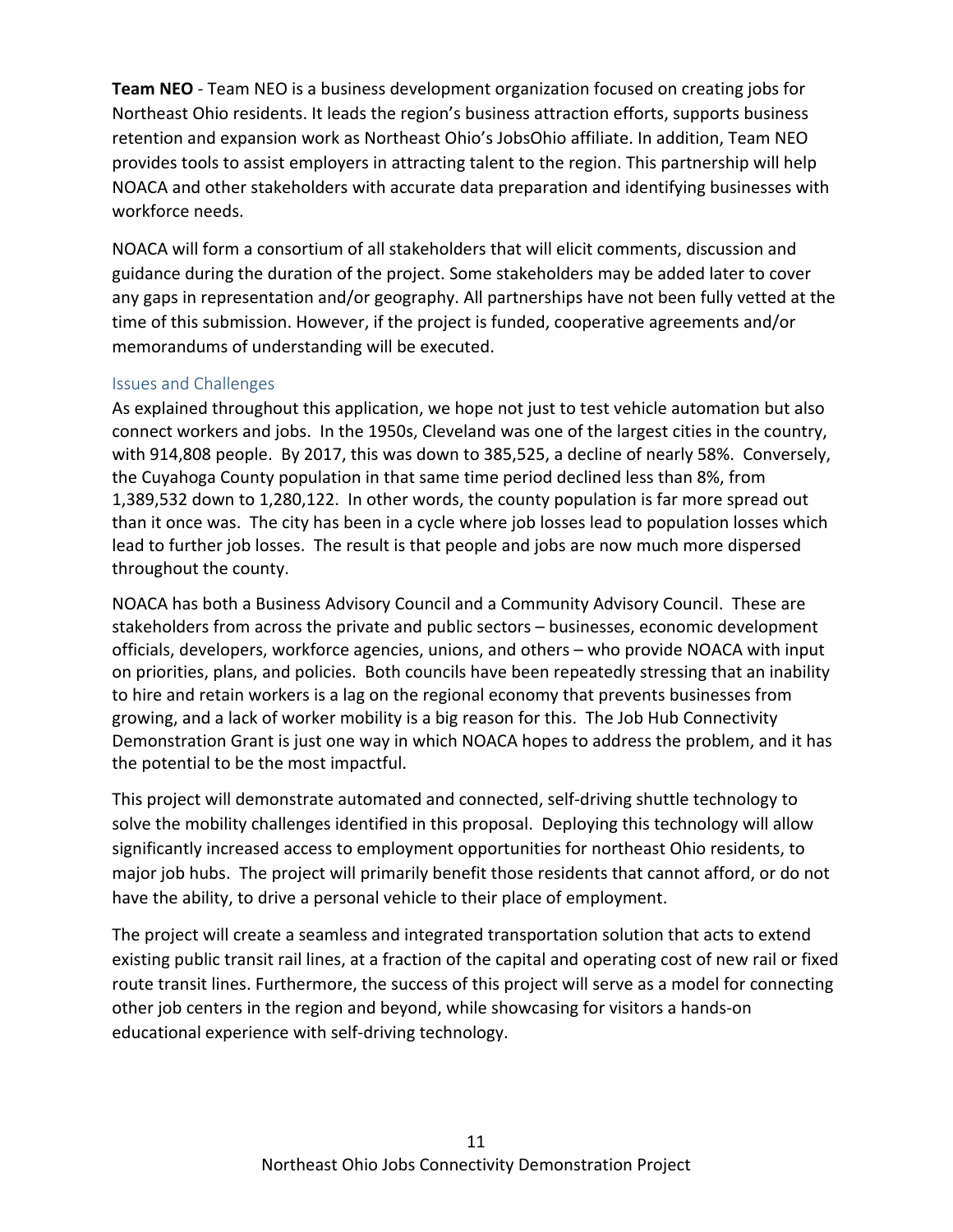#### Geographic Area

NOACA is proposing shuttle routes on the west and east sides of the Greater Cleveland region, in Cuyahoga County. The downtown area is already extensively served by the hub and spoke transit network of both bus and rail. The proposed routes connect several existing and/or underdeveloped employment centers to the existing rail stations. In fact, the shuttles will function as feeder transit lines to the existing main rail lines and provide walking access to riders from the major job hubs to transit rail lines.

Specifically, the east side shuttle will potentially operate on streets in the cities of Beachwood, Bedford Heights, Shaker Heights, Solon, and Warrensville Heights, and the villages of Highland Hills, Orange, and Woodmere, although it will not necessarily stop in all of these. The GCRTA blue rail line currently is terminated in Shaker Heights at the Van Aken rail station in the Chagrin Highland area. The Solon manufacturing job hub is one of six major job hubs in the NOACA region and located a few miles south of this Van Aken rail station. The proposed shuttle service will provide a connection from this station to the Solon job hub. In addition to connecting this job hub to the existing rail lines, the shuttle service will be used by low income workers living in this area and working in the Solon job hub. The other existing employment centers, shown on Map 1, such as an Amazon distribution center, Eaton Corporation headquarters, University Hospitals, and Thistledown Racino will be connected and their employees will be able to use the shuttle service for their daily commute.

Similar to the Chagrin Highlands –Solon shuttle route, the Hopkins International Airport shuttle service will connect another major job hub to the rail line network. The route will possibly pass through or have stops in the cities of Brooklyn, Brookpark, Cleveland, and Parma. This shuttle route will connect several vital employment and industrial centers such as NASA Glenn Research Center, aerospace facilities, a Ford engine plant, a General Motors facility, and other major employers to three rail line stations. This shuttle service will function as an internal transit service for the Airport job hub, provide services to employers, and connecting their employees to other major job hubs via the existing rail network.

NOACA is planning to implement a route simulation task during the first six months of the project. This task will simulate traffic along the proposed shuttle routes to analyze the interaction between the shuttle services and other vehicles and also other traffic characteristics such as speed, delay, etc. along the shuttle route. Outputs of the NOACA travel forecasting model will be utilized to extract a set of necessary data for simulating traffic. NOACA will use the VISSIM platform to simulate and analyze the before and after traffic situations and impacts of the shuttle services.

#### Period of Performance

NOACA is seeking a four year demonstration grant and will adhere to the milestones and deliverables put forth by USDOT starting on page nine of the NOFO.

Year 1 Summary – Complete the Project Management Plan (PMP), Data Management Plan, Project Evaluation Plan, Request for Proposals (RFP), Vendor Operator Agreement, Implementation Plan.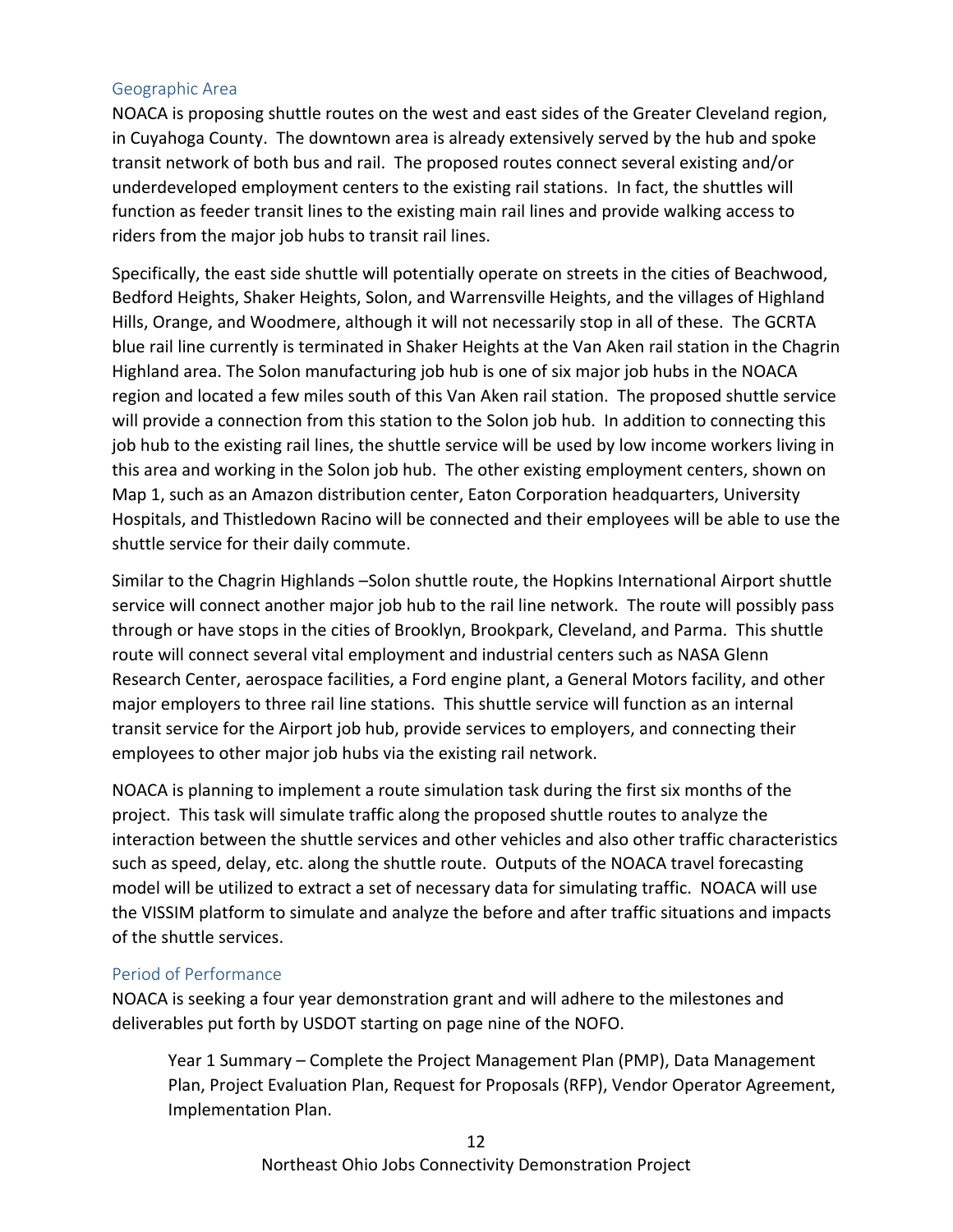Year 2‐4 Summary – Physical Demonstration, operation of shuttles at identified location in accordance with implementation plan.

The proposed detailed schedule for the project performance period and required milestones and deliverables is contained below. This schedule assumes an ADS funding award announcement of May 1, 2020 and will be adjusted accordingly based on the actual date.

| Task / Deliverable                | <b>Estimated Time frame</b>  | <b>Duration</b>              |
|-----------------------------------|------------------------------|------------------------------|
| <b>ADS Program Funding</b>        | May 1, 2019                  | 1 day                        |
| Announcement                      |                              |                              |
| Kick-off Meeting with USDOT       | May 1, 2019 - May 22, 2019   | 3 weeks                      |
| Project Management Plan           | May 23, 2019 - June 6, 2019  | 2 weeks                      |
| (PMP)                             |                              |                              |
| Data Management Plan              | May 1, 2019 - July 1, 2019   | 60 days                      |
| <b>Project Evaluation Plan</b>    | May 1, 2019 - August 1, 2019 | 90 days                      |
| Develop a Request for             | August 1, 2019 - September   | 30 days                      |
| Proposals (RFP) for Shuttle       | 1,2019                       |                              |
| Operator                          |                              |                              |
| Advertise RFP in accordance       | September 1, 2019 -          | 60 days                      |
| with federal procurement          | November 1, 2019             |                              |
| requirements (21 days) and        |                              |                              |
| contract with Vendor              |                              |                              |
| Operator                          |                              |                              |
| Develop Implementation            | November 1, 2019 - May 1,    | 6 months                     |
| Plan with Selected Vendor         | 2020                         |                              |
| Operator. Plan will finalize      |                              |                              |
| routes, frequency, data           |                              |                              |
| collection and reporting,         |                              |                              |
| stakeholder involvement,          |                              |                              |
| sponsor responsibilities, and     |                              |                              |
| procedures for operation.         |                              |                              |
| Physical Demonstration-           | May 1, 2020 - May 1, 2023    | 3 years                      |
| <b>Begin Shuttle Operation</b>    |                              |                              |
| <b>Quarterly Progress Reports</b> | Quarterly, from May 1, 2019  | Within 30 Days of the end of |
|                                   | $-May 1, 2023$               | each Quarter                 |
| Annual Budget Review and          | March 1, 2020; March 1,      | 60 days prior to Anniversary |
| Program Plan                      | 2021; March 1, 2022; March   | date of Award                |
|                                   | 1,2023                       |                              |

#### **Goals**

#### Safety

NOACA intends to test safe integration of ADS into the Nation's on‐road transportation system by partnering with an autonomous vehicle manufacturer that will provide 12‐15 person shuttles able to operate lawfully on public roads where service is proposed. NOACA anticipates that the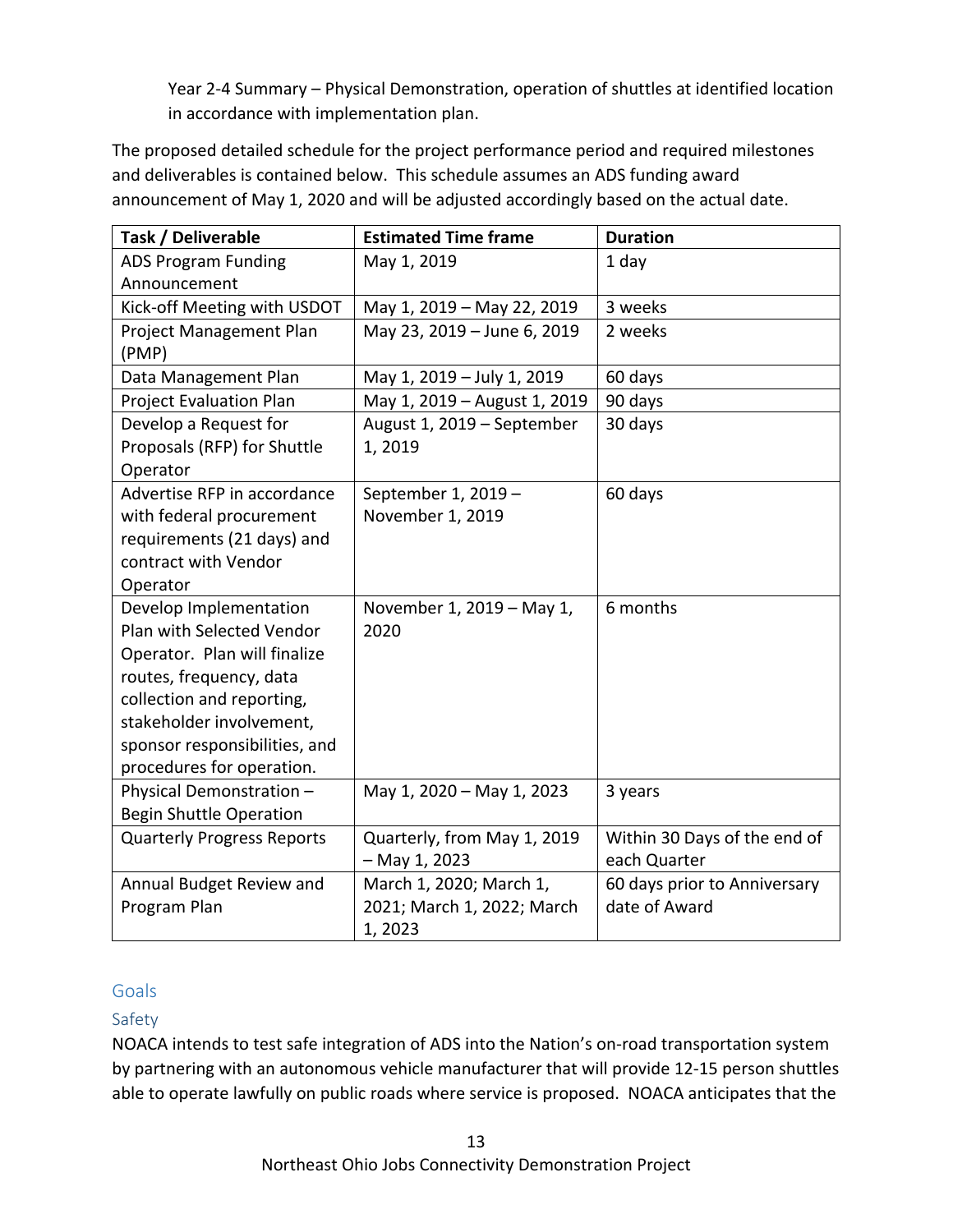grant will demonstrate how challenges related to operating speeds, lane changes, turning conflicts, recognition of signal phasing, and conflicts with other modes such as cyclists and pedestrians will be identified and processed with absolute reliability. By operating autonomous vehicles on heavily‐traveled street networks around the region's job hubs, it is anticipated that shuttles will experience the full range of real‐world challenges faced by human drivers.

#### Data for Safety Analysis and Rulemaking

NOACA understands one of the primary purposes of this grant is to generate significant data gathering for the purposes of sharing it with USDOT and the general public, in order to leverage USDOT's investment in ADS by allowing others to analyze and learn concurrently from the data created by the project to further innovation in this rapidly changing field. Data and information will be provided to identify risks, opportunities, and insights relevant for USDOT safety and rulemaking priorities that will be needed to remove governmental barriers to the safe integration of ADS technologies. Ohio has taken a step forward in promoting ADS testing with the signing of an Executive Order by former Governor John Kasich on May 9, 2018, authorizing autonomous vehicle testing in Ohio.

Safety metrics characterizing the safety risk of ADS must consider the range of sensing needed to automate the driving task. The safety performance metrics need to monitor the number of correctly (safely) processed inputs from the vehicles sensors over an extremely large number of repetitions in order confirm the sensory metric is reliably safe. The ultimate safety metric will be the comparative crash rate per million miles traveled for the vehicles traveling in autonomous mode versus normal human drivers. It is expected that once autonomous driving systems are perfected, that they will outperform human drivers.

Data must be collected to measure the performance of each one the autonomous vehicles sensory input systems to verify the input has been successfully identified. If successful, NOACA intends to partner with the manufacturer of autonomous shuttles and the vendors supplying their sensory subsystems to determine what data can be collected in order to determine safety metrics that support the overall performance metric reflecting the vehicles crash performance, particularly when the autonomous vehicle is at fault.

By adding to the number of vehicle‐miles logged by the autonomous shuttles, the demonstration will generate a data set that can be used to establish a baseline for human safety, based on the number and severity of crashes involving the autonomous vehicles and its co-pilot/passengers in instances where the co-pilot does not override the vehicles controls, or doesn't override them quickly enough to avoid a collision. The demonstration will also generate data to track the performance of all the input systems feeding into the autonomous driving tasks to identify unreliable performance of sensory systems during certain driving conditions, such as driving on snow‐covered roads when lane markings and edge lines are obscured.

By analyzing the operational data of the autonomous vehicles systems, it is expected that troublesome conditions for reliable operation will emerge, and the identification of these conditions would enhance future safety analyses by directing more resources into the research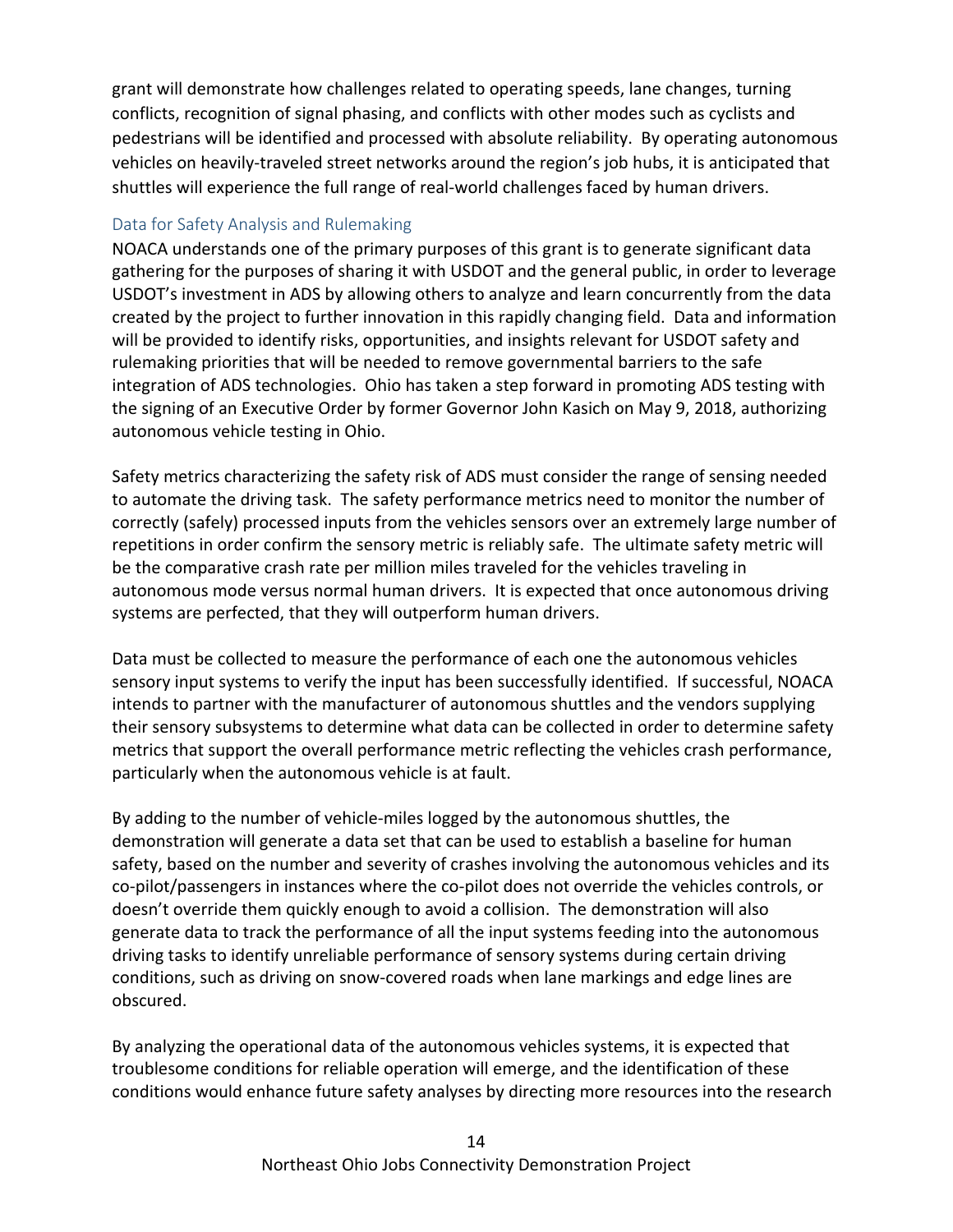and development of better systems, ultimately leading to full autonomy in operation of vehicles.

This demonstration is expected to focus on light duty vehicles, considering 12‐15 passenger shuttles more like conventional vehicles than heavier trucks and commercial vehicles.

#### Collaboration

As seen in our stakeholder list, our demonstration project includes a variety of public and private stakeholders. DriveOhio is leading efforts across the state related to automated vehicles. We will work closely with them to apply lessons already learned in other parts of the state while using their wide network to share our own data and analysis.

Team NEO and other economic development organizations, such as local and regional chambers of commerce, may help connect us with individual businesses or industrial parks. We can learn where their existing employees are coming from and identify areas of need. As mentioned earlier, NOACA has Business and Community Advisory Councils. They were specifically created to represent business, workforce, non-profit, and other agencies in the transportation planning process. The councils have quarterly meetings, and NOACA will use these as opportunities to regularly engage stakeholders, share progress, identify challenges and opportunities, and refine shuttle routes if needed.

The NOACA Intelligent Transportation System (ITS) architecture is currently being updated and will play a role as well, as one of the key components is fostering the safe adoption of autonomous vehicles. The ITS Steering Committee includes, among others, the Cuyahoga County Emergency Management Agency, Cuyahoga County Fire Chief's Association, State Highway Patrol, the US Department of Homeland Security, and multiple county sheriffs from the region. We will lean on their expertise to ensure shuttles operate safely and can communicate with first responders if necessary.

NOACA has both a Transit Planner and a Mobility Manager who are key members of this project team. They will work regularly with seniors, disabled residents, and all transportation‐ challenged populations to ensure their needs are being met and that shuttle services are accessible for them.

The 2018 NOACA Annual Meeting had a presentation from an engineering professor at Cleveland State University titled "Educating Transportation Engineers as Vehicle Technology Advances" that was focused on the implementation and adoption of automated vehicles. Case Western Reserve University, also located in Cleveland, launched the Institute for Smart, Secure, and Connected Systems (ISSACS) in 2016 that is specifically engaged in developing advanced technologies like those used by connected vehicles and infrastructure. During the first six months of the project, NOACA will engage these educational institutions to discuss opportunities for collaborating on the rest of our demonstration.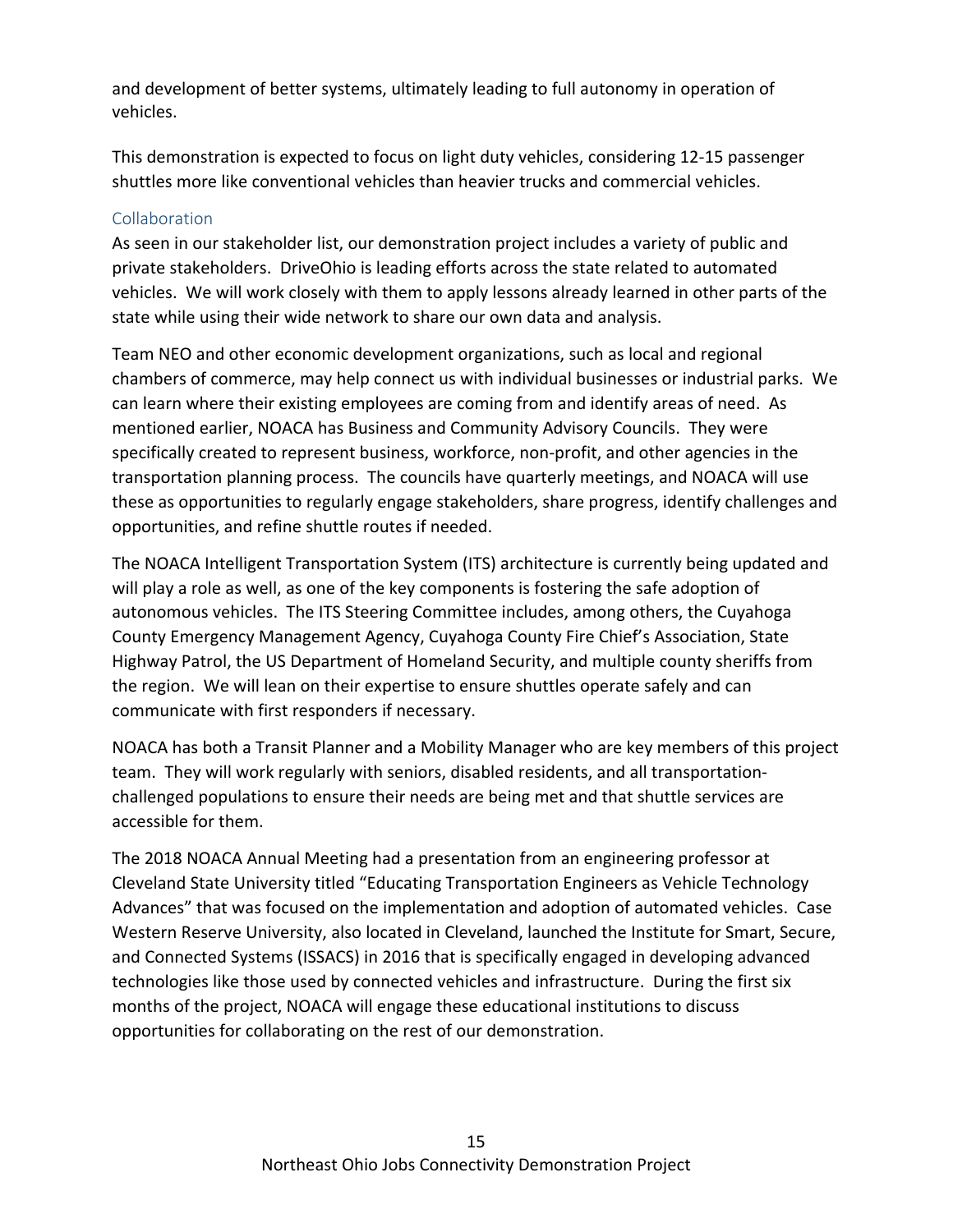#### Focus Areas

#### Significant Public Benefit

Automated vehicles have the potential to bring about transformative safety, mobility, energy, and environmental benefits to our nation's surface transportation system. These benefits could include crash avoidance, reduced energy consumption and vehicle emissions, reduced travel times, improved travel time reliability and multi‐modal connectivity, and improved transportation system efficiency and accessibility, particularly for persons with disabilities and the growing aging population.<sup>6</sup>

In Northeast Ohio these benefits can provide:

- Last mile connection to East and West job hubs that are currently difficult to access
- Increase efficiency of transit systems by not stretching the system out so far that travel time is excessive
- Congestion reduction  $-$  fewer cars on the road during high commute times
- Broader access to job and shopping opportunities due to the combined effects of lessened congestion
- Energy, security, and environmental benefits with reductions in gasoline and diesel consumption from reduced congestion
- Improved opportunities could lead to higher earnings and improve quality of life
- Increased mobility for Seniors and individuals with disabilities

These public benefits should be the basis for public policies to support and accelerate deployment of AVs. 7

#### Market Failure and Other Needs

Transportation costs are second only to housing for the average household in the United States, and are a greater burden for individuals travelling long distances to and from work. For zerocar households, providing access to alternative modes of transportation is vital not only to job access, but to overall quality of life. Metropolitan development and land‐use patterns have created a rise in decentralized job hubs while most affordable housing remains in urban neighborhoods and inner ring suburbs. In turn, households without personal vehicles must weigh public transit access alongside housing affordability and job location.

First and last-mile links to public transit are essential in increasing accessibility to more homes, jobs, and other destinations. Distance from public transit stops to destinations is a major barrier for many users, while gaps in sidewalk networks, lack of crosswalks or bike lanes, and unsafe waiting areas contribute to additional accessibility concerns. Without solutions to these issues, transit‐dependent populations (which disproportionately include minorities, seniors, and individuals with disabilities) can face long-term social and economic exclusion. <sup>8</sup> Traditionally

 <sup>6</sup> https://www.its.dot.gov/factsheets/AutomationUSDOT.htm

<sup>7</sup> Public and Private Benefits of Autonomous Vehicles, W David Montgomery, PhD June 2018

<sup>&</sup>lt;sup>8</sup> Center for Transit-Oriented Development. (2014) "Creating Connected Communities: A Guidebook for Improving Transportation Connections for Low and Moderate-Income Households in Small and Mid-Sized Cities." U.S. Department of Housing and Urban Development, Washington, DC.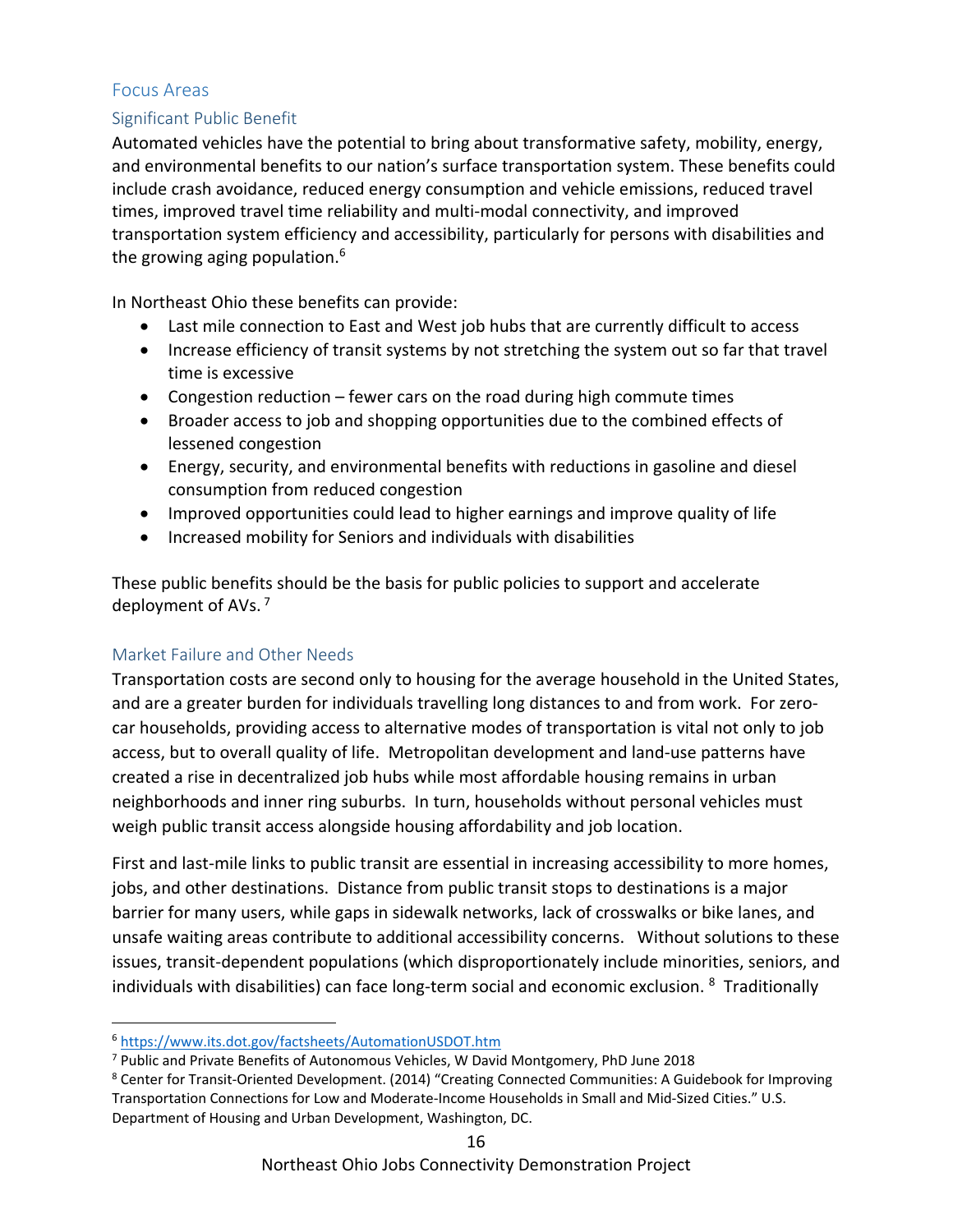transportation systems' performance was measured by a singular indicator: congestion mitigation. But from an equity standpoint, safety, environmental impact and accessibility must be evaluated as well.<sup>9</sup>

#### Economic Vitality

As a so-called "Rust Belt" region, Cleveland has long been a manufacturing powerhouse. Even today, despite decades of automation and outsourcing, Cleveland and its suburbs are still places where things are made. The central city and the suburbs at either end of our proposed automated shuttles all have significantly more workers engaged in manufacturing than the nation as a whole.

| $\frac{1}{2}$ and $\frac{1}{2}$ . Then is a second in $\frac{1}{2}$ in $\frac{1}{2}$ in the second is a second in $\frac{1}{2}$ |                                                 |
|---------------------------------------------------------------------------------------------------------------------------------|-------------------------------------------------|
| Location                                                                                                                        | <b>Percentage of Workforce in Manufacturing</b> |
| <b>United States</b>                                                                                                            | 10.3%                                           |
| Brookpark (west side termini)                                                                                                   | 14.4%                                           |
| Cleveland                                                                                                                       | 13.5%                                           |
| Solon (east side termini)                                                                                                       | 13.9%                                           |

#### Table 1: Manufacturing Workforce

*Source: American Communities Survey 5‐Year Estimates 2013‐2017. United States Census Bureau.* 

Importantly, manufacturing businesses pay wages far higher than the regional average, so connecting workers and potential workers with them is a great way of reducing poverty and improving quality of life, especially for residents currently in poverty. The NOACA Multimodal Regional Freight Plan, written in 2017, took an in‐depth look at wages by industry and explained how manufacturing jobs, even though less prevalent than they used to be, still play a key role in the region. Using data from the Census Bureau and Ohio Department of Jobs & Family Services, we see that the average earnings for a regional resident were \$30,561. However, the annual wages across manufacturing industries was \$59,498.<sup>10</sup>

Unfortunately, residents of all communities do not share equal access to these jobs. Cleveland residents are unemployed at more than double the rate of residents of the western end of our proposed shuttle, and as six times the rate of the eastern end.

| Location                      | <b>Unemployment Rate</b> |
|-------------------------------|--------------------------|
| <b>United States</b>          | 6.6%                     |
| Brookpark (west side termini) | 7.2%                     |
| Cleveland                     | 16.0%                    |
| Solon (east side termini)     | 2.7%                     |

#### Table 2: Unemployment Rate

*Source: American Communities Survey 5‐Year Estimates 2013‐2017. United States Census Bureau.* 

<sup>&</sup>lt;sup>9</sup> Karner, Alex, Dana Rowangould and Jonathan London. (2016). "We Can Get There from Here: New Perspectives on Transportation Equity." National Center for Sustainable Transportation.

<sup>10</sup> NOACA Multimodal Regional Freight Plan. http://noaca.org/modules/showdocument.aspx?documentid=21293. July 2017. P43‐44. (pdf accessed 3/18/19).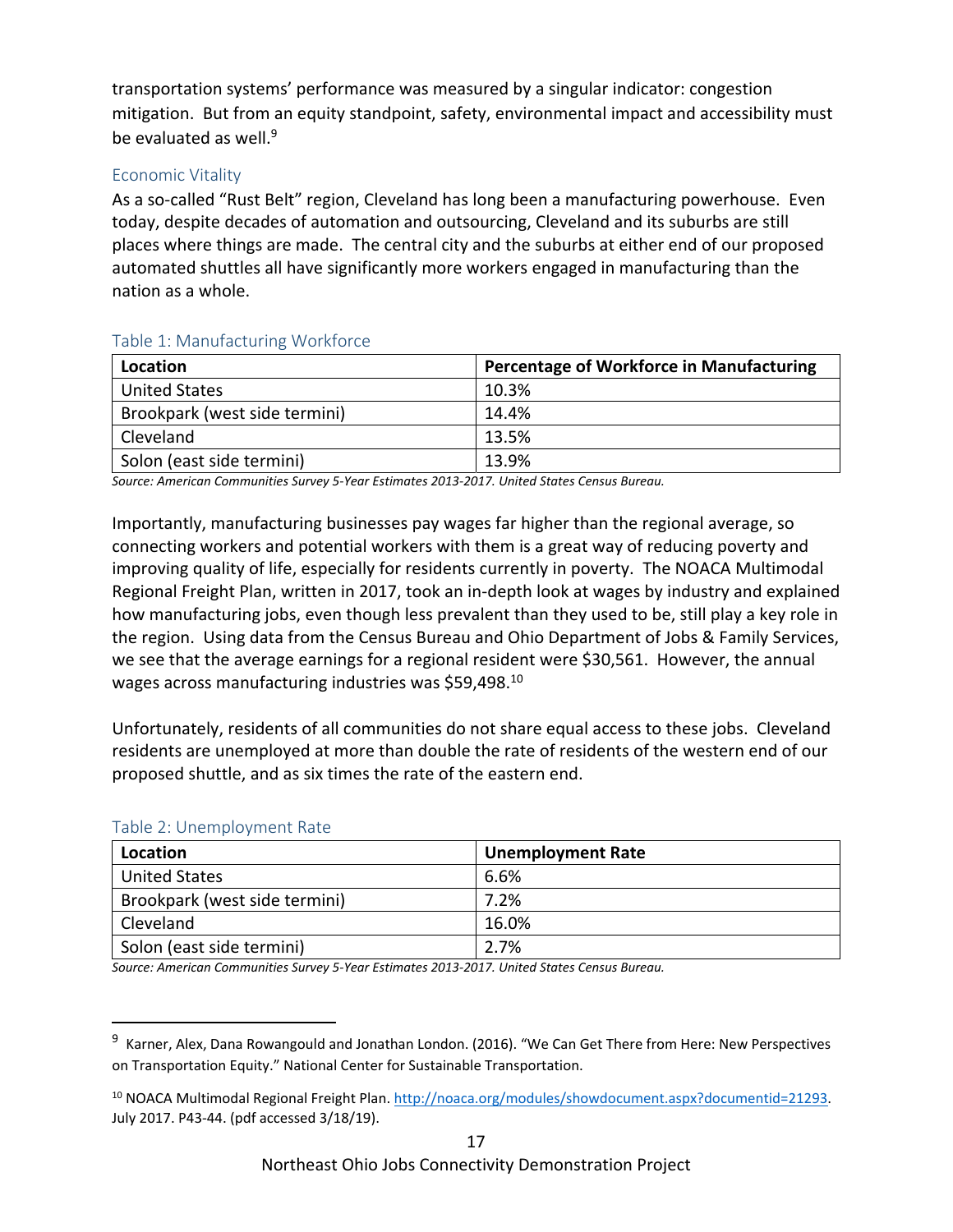One reason for the high unemployment rate in Cleveland is an inability of residents to reliably get to job sites, which have becoming increasingly suburban over the past decades for a variety of reasons. Roughly six and a half times as many Clevelanders, as a percentage of the population, lack access to a personal vehicle.

|  | Table 3: Population without a Vehicle |  |  |
|--|---------------------------------------|--|--|
|  |                                       |  |  |

| Location                      | Percentage of Residents without a Vehicle |
|-------------------------------|-------------------------------------------|
| <b>United States</b>          | 4.4%                                      |
| Brookpark (west side termini) | 1.5%                                      |
| Cleveland                     | 9.7%                                      |
| Solon (east side termini)     | 1.6%                                      |

*Source: American Communities Survey 5‐Year Estimates 2013‐2017. United States Census Bureau.* 

This is further reflected in data on commuting characteristics, which show that far more Clevelanders use public transportation to get to work (Table 4). This difference is particularly stark for workers of color (Table 5). This is partly due to the greater density of the central city making public transit more feasible, but it is also a reflection of a lack of car ownership. The Greater Cleveland Regional Transit Authority (GCRTA) has fairly extensive coverage throughout Cuyahoga County, yet driving remains far more convenient since it is door to door service. This is especially true with fixed rail transit – it can't be easily relocated or expanded to reflect that job centers have moved since the rail was built. Our automated shuttle service will therefore provide a critical lifeline to adapt to the spatial mismatch between workforce and job centers.

#### Table 4: Commutes by Public Transportation

| Location                      | <b>Percentage of Residents Commuting by</b> |
|-------------------------------|---------------------------------------------|
|                               | <b>Transit</b>                              |
| <b>United States</b>          | 5.1%                                        |
| Brookpark (west side termini) | 1.3%                                        |
| Cleveland                     | 10.1%                                       |
| Solon (east side termini)     | 0.3%                                        |

*Source: American Communities Survey 5‐Year Estimates 2013‐2017. United States Census Bureau.* 

#### Table 5: Commutes by Public Transportation by Color

| Location                      | <b>White Residents</b> | <b>Black Residents</b> |
|-------------------------------|------------------------|------------------------|
| <b>United States</b>          | 3.4%                   | 10.7%                  |
| Brookpark (west side termini) | 1.4%                   | 0.5%                   |
| Cleveland                     | 4.5%                   | 17.1%                  |
| Solon (east side termini)     | 0.3%                   | 0.8%                   |

*Source: American Communities Survey 5‐Year Estimates 2013‐2017. United States Census Bureau.* 

We therefore see a continuous cycle where a lack of reliable transportation, particularly a personal vehicle, leads to an inability to find and maintain employment, which leads to poverty, which leads to an inability to afford reliable transportation. This is one reason poverty is much higher in the central city than the suburbs where the new job hubs have grown.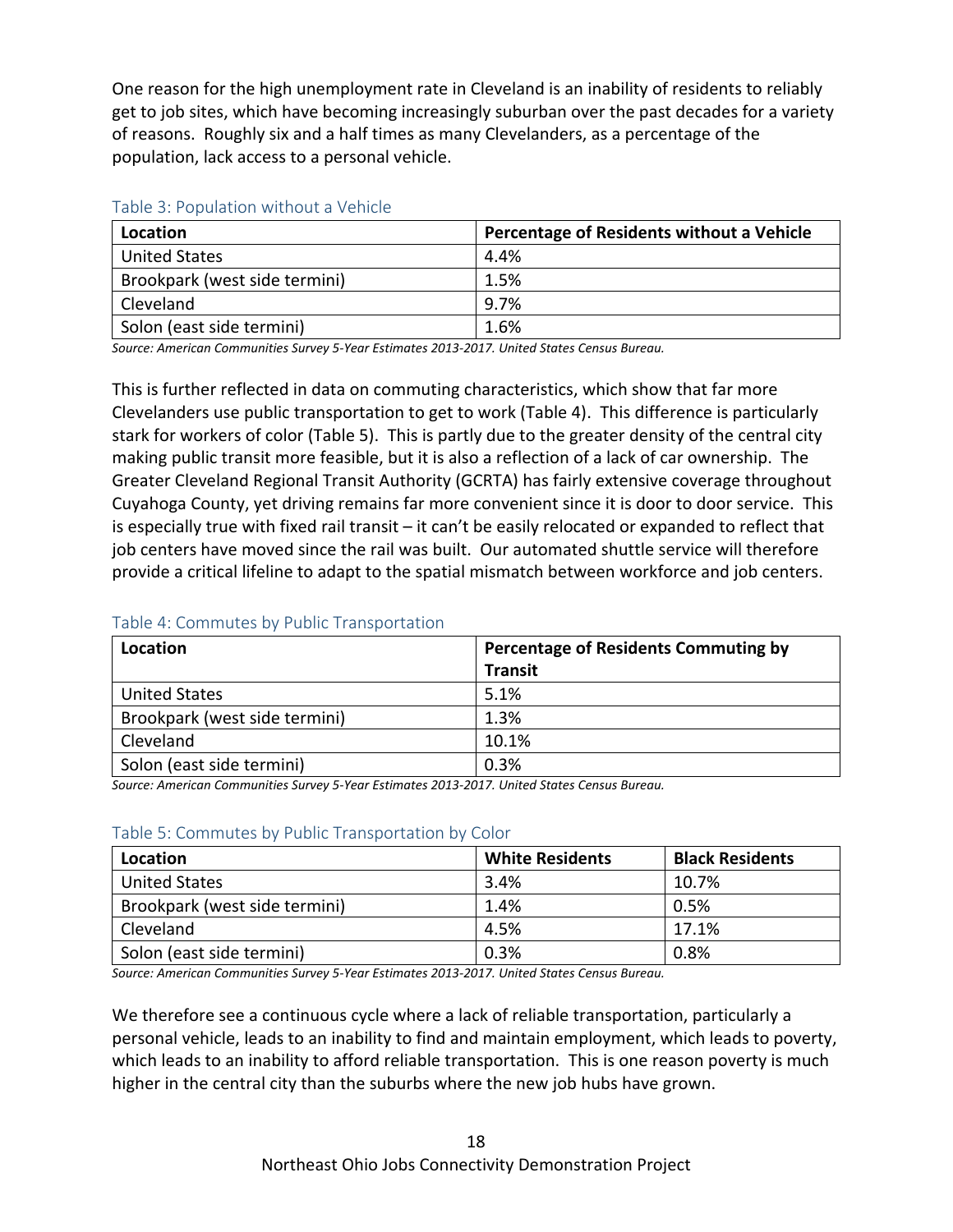| Location                      | <b>Residents Experiencing Poverty</b> |
|-------------------------------|---------------------------------------|
| <b>United States</b>          | 14.6%                                 |
| Brookpark (west side termini) | 11.2%                                 |
| Cleveland                     | 35.2%                                 |
| Solon (east side termini)     | 4.5%                                  |

#### Table 6: Poverty

*Source: American Communities Survey 5‐Year Estimates 2013‐2017. United States Census Bureau.* 

Poverty is over three times higher in Cleveland than at the western termini of our proposed shuttle, and an astonishing eight times higher than at the eastern termini. By designing our automated shuttle route to connect fixed rail service, which predominantly serves Cleveland residents, with suburban job hubs, we can help break the cycle described in the previous paragraph. Workers, and potential workers, will have reliable transportation nearly door to door. This will help them find and keep jobs and rise out of poverty.

The automation of manufacturing over the past decades has allowed the industry to be increasingly productive despite employing fewer workers. Cleveland is unlikely to again have as many workers employed in manufacturing as it did in the aftermath of World War II, at least as a percentage of the total population. This is not necessarily a bad thing though, as diversifying job opportunities will help increase resilience to economic shocks in any particular sector. So as we look to the future, we anticipate the very automation that led to the decline of some jobs being a catalyst to increase employment in others. Automated shuttles creating last mile connections between fixed transit routes and job centers can play a key role in making these jobs accessible for all area residents. Our project will facilitate this job access while also providing USDOT with data to help advance this cause and reduce spatial mismatch between workers and jobs in both urban and rural regions across the country.

#### Complexity of Technology

The Complexity of Technology Focus Area encourages projects that propose L3 or greater automated driving systems (ADS) technologies to solve transportation problems. The primary goal of this project is to use L3 technology to better understand challenges of ADS to solve transportation and mobility issues in the future. Although this technology is relatively new, there has been significant ground gained through research and current demonstration implementation projects across the country.

This proposal will further those efforts, gaining a better understanding of the implications of ADS technology to:

- Personal Mobility and Job Access Understanding how automated vehicles can better connect people to jobs and enhance quality of life
- System Safety Evaluating the safety risks to all users, including the development of systems‐engineering approaches to account for roadway and cyber safety risks. The USDOT estimates that 39,141 people lost their lives travelling the nation's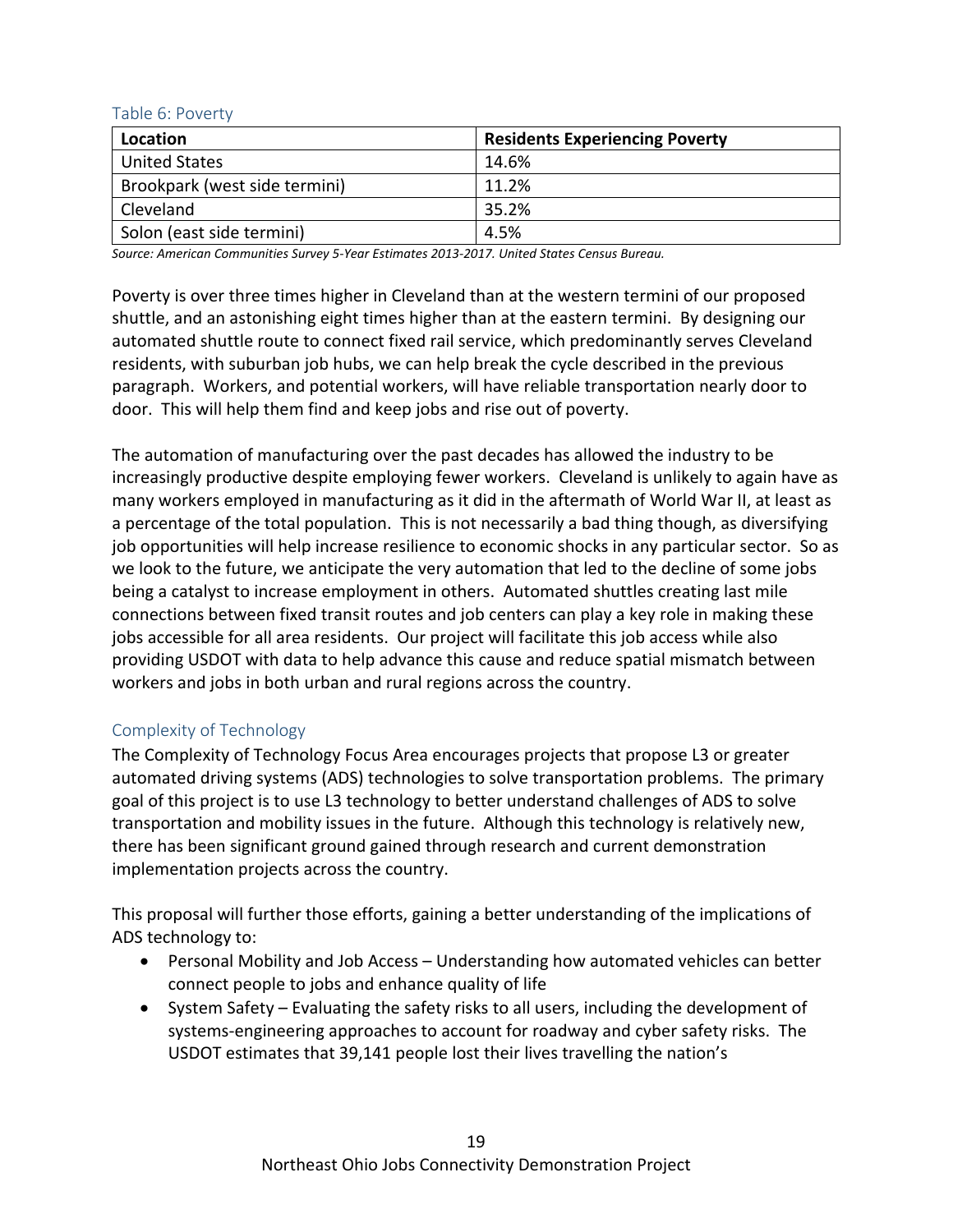transportation system in 2017.<sup>11</sup> Furthermore, they state that of all serious motor vehicle crashes, 94 percent involve driver‐related factors, such as impaired driving, distraction, and speeding or illegal maneuvers.

- Human Factors As identified as a unique challenge by USDOT in its Automated Vehicles guidance<sup>12</sup>, consideration of human factors in the design of buses for all levels of automation—for all participants in the system (transit operators, passengers, and other road users). The interaction between human and machine, ease of use, and comprehensibility of human‐machine interfaces (HMI) should be explored thoroughly, particularly with respect to maintaining safety under all operating conditions. Where possible, technology companies should partner with transit agencies and passenger organizations to test various user interface technologies and designs.
- Regulatory Framework This project will help federal, state, local, and regional transportation providers better understand the challenges of ADS implementation and what regulations and oversight need to be in place to guide future implementation. This is particularly important to ADS implementation on the local transportation system that may not be well understood by state and federal agencies.

#### Diversity of Projects

Our proposed shuttles will take place predominantly in outer‐ring suburbs, although some corridors will be inner‐ring suburban and urban, depending on exact routes. This will allow USDOT to collect data on automated vehicle operation with a wide variety of roadway characteristics. The tables below include potential routes at each job hub location with all roadways, distance covered, speed limit, number of lanes, number of traffic signals, average daily traffic, morning peak period traffic (6:00‐9:00a.m.), and afternoon peak period traffic (3:00‐7:00p.m.).

<sup>&</sup>lt;sup>11</sup> U.S. Department of Transportation, Bureau of Transportation Statistics, special tabulation, September 8, 2018; NHTSA 2017 Fatal Motor Vehicle Crashes: Overview (DOT HS 812 603)

<sup>&</sup>lt;sup>12</sup> USDOT Automated Vehicles 3.0, Preparing for the Future of Transportation, guidance, https://www.transportation.gov/sites/dot.gov/files/docs/policy-initiatives/automated-vehicles/320711/preparingfuture‐transportation‐automated‐vehicle‐30.pdf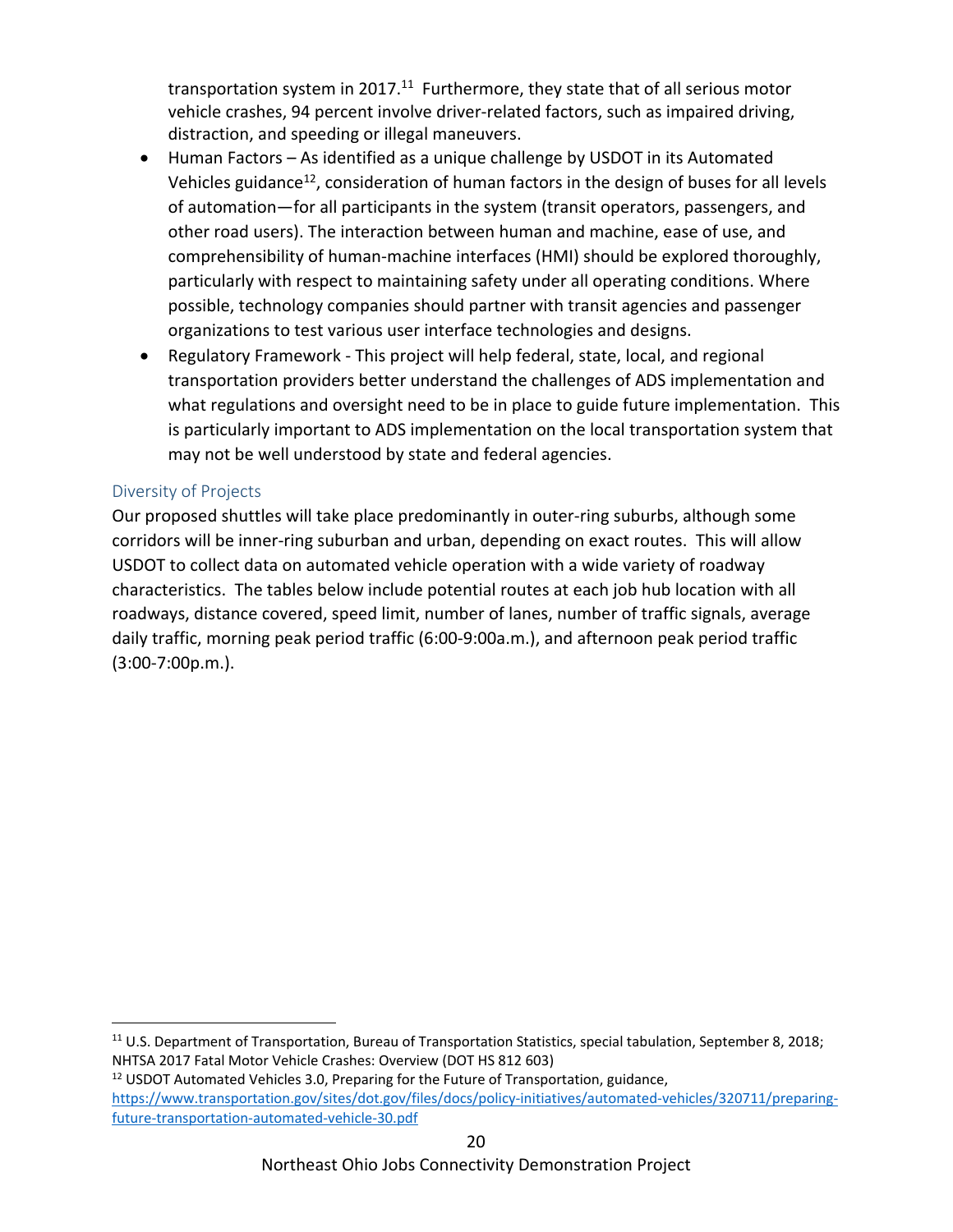|                       |           |       |           |                |                |           | Estimated      | Estimated |
|-----------------------|-----------|-------|-----------|----------------|----------------|-----------|----------------|-----------|
|                       |           |       |           |                |                | Estimated | <b>AM Peak</b> | PM Peak   |
|                       |           |       |           |                |                | 24-HR     | Period         | Period    |
|                       |           |       | Speed     | # of           | # of           | Total     | Total          | Total     |
| <b>Street Name</b>    | Direction | Miles | Limit     | Lanes          | Signals        | Volume    | Volume         | Volume    |
| <b>CHAGRIN BLVD</b>   | EB        | 3.8   | $25 - 35$ | $1 - 3$        | 15             | 9000      | 2100           | 2300      |
| <b>CHAGRIN BLVD</b>   | <b>WB</b> | 3.8   | $25 - 35$ | $1 - 2$        | 15             | 8000      | 1300           | 2400      |
| RICHMOND RD           | <b>NB</b> | 4.2   | 35-40     | $1 - 2$        | 11             | 3900      | 700            | 1400      |
| RICHMOND RD           | <b>SB</b> | 4.2   | 35-40     | $1 - 2$        | 10             | 4000      | 900            | 1500      |
| <b>CANNON RD</b>      | EB        | 0.9   | 35        | $\mathbf{1}$   | $\mathbf{1}$   | 3500      | 500            | 1200      |
| <b>CANNON RD</b>      | <b>WB</b> | 0.9   | 35        | $\mathbf{1}$   | 0              | 2300      | 600            | 600       |
| <b>COCHRAN RD</b>     | <b>NB</b> | 3.5   | 35        | $1 - 2$        | 6              | 7000      | 1100           | 2400      |
| <b>COCHRAN RD</b>     | <b>SB</b> | 3.5   | 35        | $1 - 2$        | 5              | 6900      | 1800           | 1800      |
| WARRENSVILLE          |           |       |           |                |                |           |                |           |
| <b>CENTER RD</b>      | <b>NB</b> | 0.6   | 25        | $2 - 3$        | 4              | 8300      | 1500           | 2600      |
| WARRENSVILLE          |           |       |           |                |                |           |                |           |
| <b>CENTER RD</b>      | <b>SB</b> | 0.6   | 25        | $\overline{2}$ | 4              | 7300      | 1500           | 2100      |
| NORTHFIELD RD         | <b>NB</b> | 3.9   | $25 - 40$ | $1 - 3$        | 14             | 6900      | 1400           | 2200      |
| NORTHFIELD RD         | <b>SB</b> | 3.9   | $25 - 40$ | $1 - 3$        | 14             | 5700      | 1000           | 2100      |
| <b>SOUTHGATE PARK</b> |           |       |           |                |                |           |                |           |
| <b>BLVD</b>           | EB        | 0.5   | 25        | $\overline{2}$ | $\overline{2}$ | 9         | $\mathbf{1}$   | 3         |
| <b>SOUTHGATE PARK</b> |           |       |           |                |                |           |                |           |
| <b>BLVD</b>           | <b>WB</b> | 0.5   | 25        | $\overline{2}$ | $\overline{2}$ | 100       | 5              | 30        |
| <b>LIBBY RD</b>       | EB        | 1.0   | 35        | $\overline{2}$ | 3              | 2100      | 600            | 600       |
| <b>LIBBY RD</b>       | <b>WB</b> | 1.0   | 35        | $\overline{2}$ | 3              | 2300      | 300            | 800       |
| <b>BARTLETT RD</b>    | <b>NB</b> | 0.1   | 35        | $1 - 2$        | $\mathbf{1}$   | 2900      | 1000           | 700       |
| <b>BARTLETT RD</b>    | <b>SB</b> | 0.1   | 35        | $\overline{2}$ | $\mathbf{1}$   | 1800      | 200            | 600       |
| <b>AURORA RD</b>      | EB        | 4.8   | 25-35     | $1 - 2$        | 8              | 4500      | 1000           | 1500      |
| <b>AURORA RD</b>      | <b>WB</b> | 4.8   | 25-35     | $1 - 2$        | 8              | 5800      | 1300           | 2100      |

#### Table 7 – Roadway Characteristics ‐ Chagrin Highlands / Solon Routes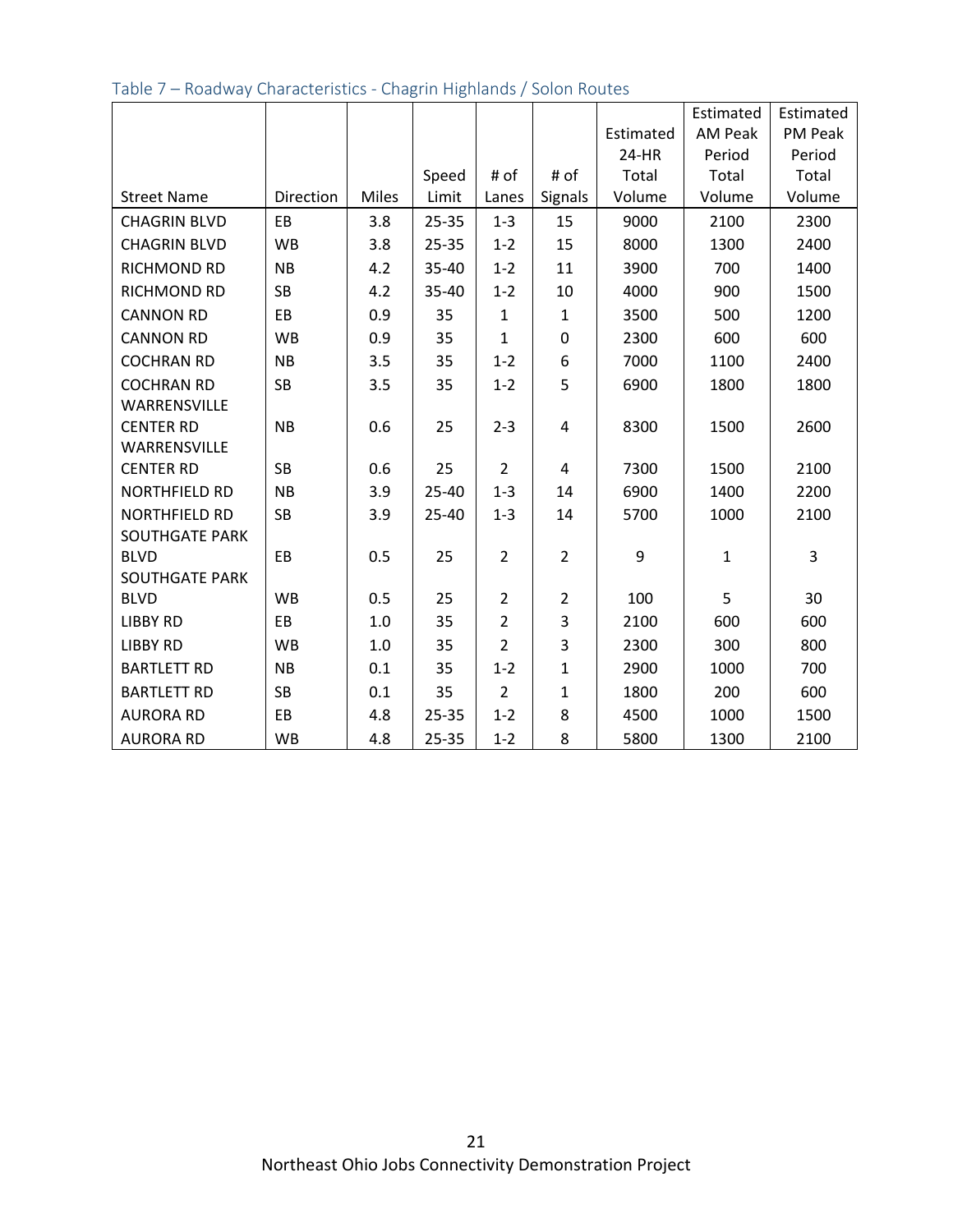|                                       |           |       |       |                |                |                 | Estimated | Estimated |
|---------------------------------------|-----------|-------|-------|----------------|----------------|-----------------|-----------|-----------|
|                                       |           |       |       |                |                | Estimat         | AM Peak   | PM Peak   |
|                                       |           |       |       |                |                | ed 24-          | Period    | Period    |
|                                       | Direc     |       | Speed | # of           | # of           | <b>HR Total</b> | Total     | Total     |
| <b>Street Name</b>                    | tion      | Miles | Limit | Lanes          | Signals        | Volume          | Volume    | Volume    |
| <b>AEROSPACE PKWY</b>                 | <b>NB</b> | 0.3   | 35    | $\overline{2}$ | $\mathbf{1}$   | 700             | 200       | 300       |
| <b>AEROSPACE PKWY</b>                 | SB        | 0.3   | 35    | $\overline{2}$ | 0              | 200             | 20        | 100       |
| <b>CEDAR POINT RD</b>                 | EB        | 0.4   | 25    | $\mathbf{1}$   | 0              | 1600            | 600       | 300       |
| <b>CEDAR POINT RD</b>                 | <b>WB</b> | 0.4   | 25    | $\mathbf{1}$   | $\mathbf{1}$   | 1000            | 50        | 500       |
| <b>WALCOTT RD</b>                     | <b>NB</b> | 0.9   | 25    | 1              | $\mathbf{1}$   | 1500            | 400       | 400       |
| <b>WALCOTT RD</b>                     | SB        | 0.9   | 25    | $\mathbf{1}$   | $\pmb{0}$      | 700             | 100       | 200       |
| TAYLOR RD / NASA PKWY                 | <b>NB</b> | 0.9   | 25    | $\mathbf{1}$   | $\mathbf{1}$   | 1200            | 100       | 500       |
| TAYLOR RD / NASA PKWY                 | SB        | 0.9   | 25    | $\mathbf{1}$   | 0              | 2500            | 600       | 600       |
| <b>BROOKPARK RD</b>                   | EB        | 6.3   | 35-40 | $2 - 3$        | 26             | 6500            | 1400      | 2000      |
| <b>BROOKPARK RD</b>                   | <b>WB</b> | 6.3   | 35-40 | $2 - 3$        | 26             | 5000            | 900       | 1700      |
| <b>TIEDEMAN RD</b>                    | <b>NB</b> | 1.6   | 35    | $2 - 3$        | 9              | 9700            | 1700      | 3200      |
| <b>TIEDEMAN RD</b>                    | <b>SB</b> | 1.6   | 35    | $2 - 3$        | 9              | 9900            | 2000      | 2900      |
| <b>RIDGE RD</b>                       | <b>NB</b> | 0.4   | 25    | $\overline{2}$ | $\overline{2}$ | 13700           | 3500      | 3400      |
| <b>RIDGE RD</b>                       | <b>SB</b> | 0.4   | 25    | $\overline{2}$ | $\overline{2}$ | 13900           | 2100      | 4200      |
| <b>PEARL RD</b>                       | <b>NB</b> | 0.8   | 25    | $\overline{2}$ | $\mathbf{1}$   | 6800            | 1900      | 1700      |
| <b>PEARL RD</b>                       | <b>SB</b> | 0.8   | 25    | $\overline{2}$ | $\mathbf{1}$   | 6900            | 900       | 2500      |
| <b>SNOW RD</b>                        | EB        | 3.1   | 35    | $\overline{2}$ | 12             | 3600            | 600       | 1300      |
| <b>SNOW RD</b>                        | <b>WB</b> | 3.1   | 35    | $\overline{2}$ | 12             | 3800            | 900       | 1100      |
| W 150TH ST / SMITH RD                 | <b>NB</b> | 1.8   | 35    | $1 - 2$        | 8              | 8600            | 1900      | 2300      |
| W 150TH ST / SMITH RD<br>W 160TH ST / | SB        | 1.8   | 35    | $1 - 2$        | 8              | 10400           | 1900      | 3400      |
| <b>INDUSTRIAL PKWY</b>                | <b>NB</b> | 1.3   | 35    | $\mathbf{1}$   | $\mathbf{1}$   | 1400            | 200       | 500       |
| W 160TH ST /                          |           |       |       |                |                |                 |           |           |
| <b>INDUSTRIAL PKWY</b>                | <b>SB</b> | 1.3   | 35    | $\mathbf{1}$   | $\mathbf{1}$   | 1000            | 200       | 300       |
| <b>PURITAS AVE</b>                    | EB        | 1.1   | 35    | $\overline{2}$ | 4              | 3500            | 900       | 900       |
| <b>PURITAS AVE</b>                    | <b>WB</b> | 1.1   | 35    | $\overline{2}$ | 4              | 4900            | 700       | 1800      |
| <b>EMERY AVE</b>                      | EB        | 0.6   | 35    | $\mathbf{1}$   | 1              | 1500            | 200       | 500       |
| <b>EMERY AVE</b>                      | <b>WB</b> | 0.6   | 35    | 1              | 1              | 1600            | 300       | 400       |
| <b>W 140TH ST</b>                     | <b>NB</b> | 0.8   | 25    | 1              | 3              | 1100            | 200       | 400       |
| <b>W 140TH ST</b>                     | SB        | 0.8   | 25    | $\mathbf{1}$   | 3              | 1000            | 200       | 400       |
| <b>LORAIN RD</b>                      | EB        | 1.7   | 25    | $\overline{2}$ | 13             | 4400            | 800       | 1500      |
| <b>LORAIN RD</b>                      | <b>WB</b> | 1.7   | 25    | $\overline{2}$ | 13             | 4400            | 900       | 1400      |
| <b>ROCKY RIVER DR</b>                 | <b>NB</b> | 1.2   | 35    | $\overline{2}$ | 4              | 7400            | 1100      | 2700      |
| <b>ROCKY RIVER DR</b>                 | SB        | 1.2   | 35    | $\overline{2}$ | 4              | 7400            | 1800      | 2200      |
| <b>GRAYTON RD</b>                     | <b>NB</b> | 1.1   | 35    | $1 - 2$        | 3              | 6400            | 1000      | 1800      |
| <b>GRAYTON RD</b>                     | SB        | 1.1   | 35    | $1 - 2$        | 3              | 6100            | 1200      | 1800      |

Table 8 – Roadway Characteristics ‐ Cleveland Hopkins International Airport Routes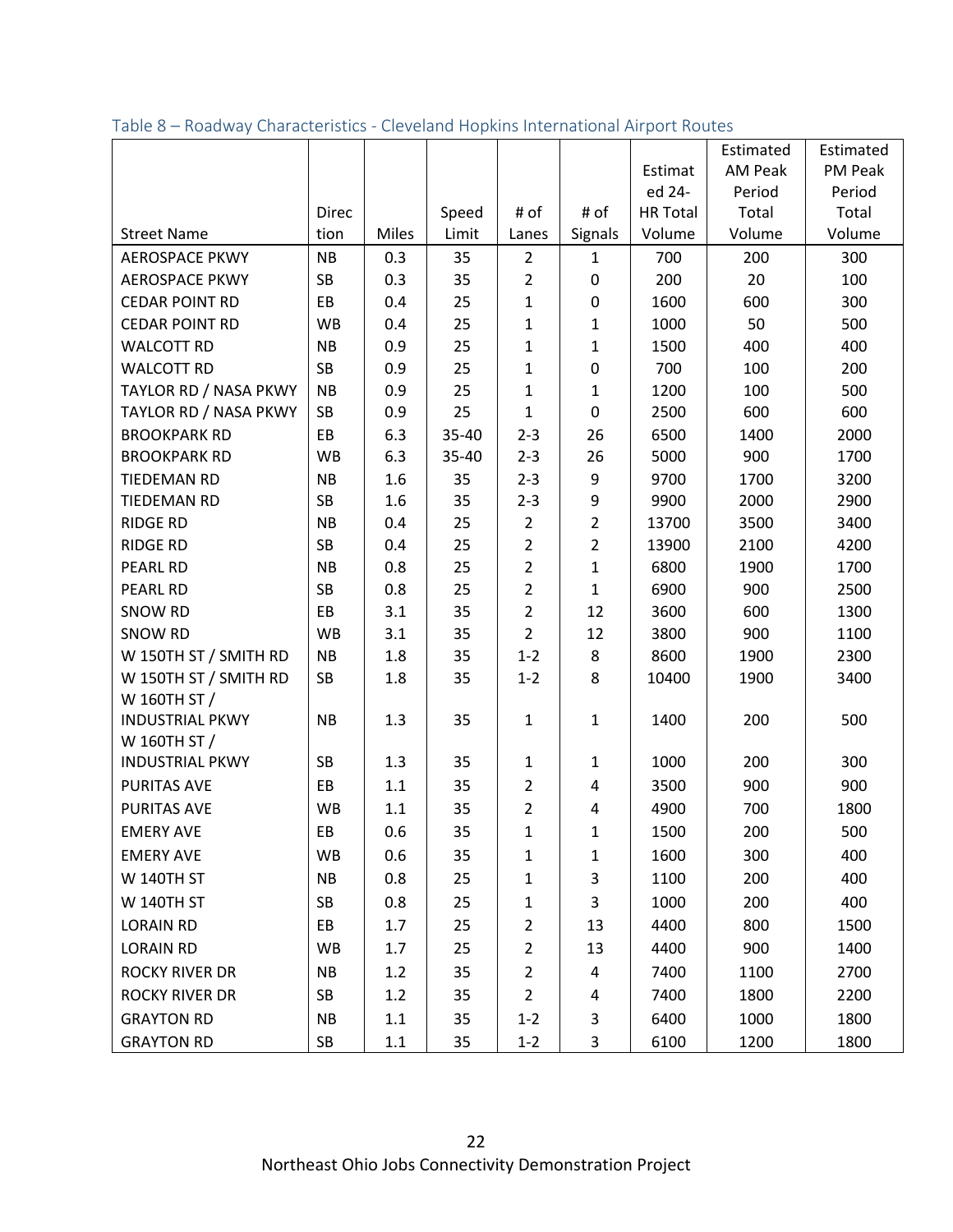#### Transportation‐Challenged Populations

Access to and from jobs is inextricably linked to greater economic mobility, especially for the 18% of US households who do not own personal vehicles and make less than \$35,000 per year.<sup>13</sup> For seniors, individuals with disabilities, and people with low-incomes (and workers identifying as two or more of these populations), owning and/or safely operating a vehicle is often out of the question.

According to an article from the American Association of Retired Persons (AARP), men and women are working past traditional retirement age into their 70s and 80s. AARP reported that the US Bureau of Labor Statistics expects workers 65 and over to be the fastest‐growing segment of the workforce in the coming decade.<sup>14</sup> Some are working because they choose to, while many others work due to financial necessity.

Along those lines, individuals with disabilities are also navigating the workforce in greater numbers. Since the early 1970s and the adoption of person‐centered legislation aimed at greater inclusion, individuals with disabilities have more autonomy when choosing where to live, go to school and access healthcare. However, according to the National Council on Disability, economic inclusion is still a barrier to individuals with disabilities: "Many of these same people can and want to work and contribute as taxpayers and consumers but are restricted from doing so by considerable structural barriers to employment." And when jobseekers are able to find jobs many "continue to earn subminimum wages for their labor."<sup>15</sup> With a shift away from sheltered workshop environments to employment in the community, transportation is a vital piece towards full inclusion for individuals with disabilities.

First and last mile connections to transit have consistently been identified as barriers to mobility in transportation‐challenged populations, particularly for seniors and individuals with disabilities. During public outreach for the Coordinated Human Service‐Public Transit Transportation Plan for Northeast Ohio update, a commonly addressed concern of job seekers and vocational training programs is that employment opportunities are contingent upon transportation. Qualified and willing candidates often turn down jobs because they cannot secure safe and reliable transportation to and from work. Specialized providers and paratransit service can fill these needs, but due to unreliable scheduling, individuals report that they have lost jobs for being late to work. Participants in public meetings also pointed out that shift work with varying schedules makes transportation extremely difficult for all but those who own their own vehicles. Reliable and safe transportation to and from job hubs would create much‐needed access for individuals who need employment opportunities the most.

<sup>13</sup> Center for Transit-Oriented Development. (2014) "Creating Connected Communities: A Guidebook for Improving Transportation Connections for Low and Moderate‐Income Households in Small and Mid‐Sized Cities." U.S. Department of Housing and Urban Development, Washington, DC.

<sup>14</sup> Miller, Mark. 2015. "Take This Job and Love It!" *AARP The Magazine*. February/March 2015

<sup>&</sup>lt;sup>15</sup> National Council on Disability (NCD). (2018). "From the New Deal to the Real Deal: Joining the Industries of the Future." Washington, DC.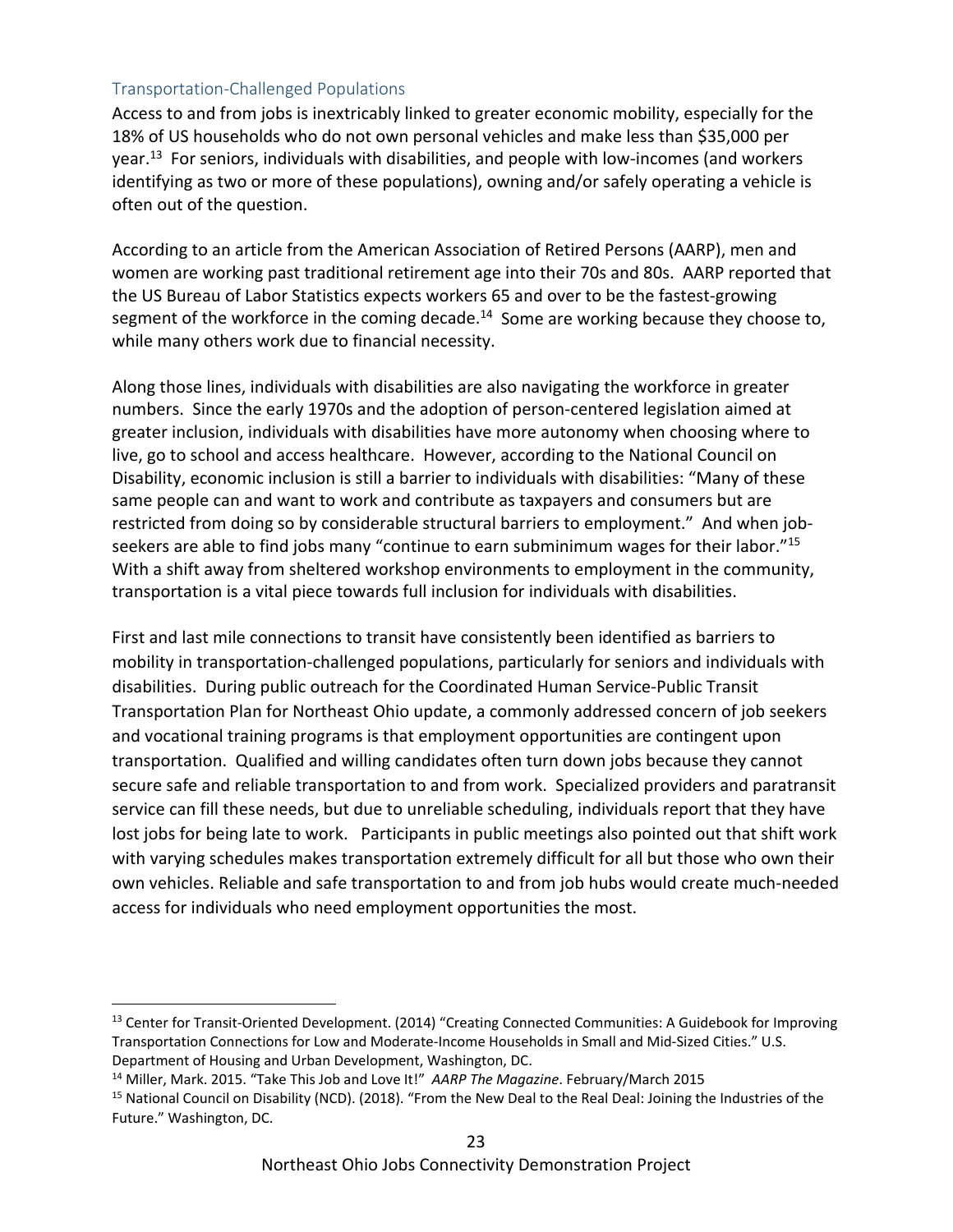#### Prototypes

This project seeks to secure the services of existing companies that are already equipped and ready to provide fully operable automated shuttle service solutions. These solutions have been implemented at many locations worldwide and are actively supporting safe demonstrations. In fact, several of them are already providing safety and other data required under this opportunity directly to USDOT.

#### Requirements

The proposed four‐year project will have a physical demonstration at least throughout years two through four. The first year will culminate in the release a Request for Proposals (RFP) for an automated shuttle provider. Selection will require that the provider is able to meet the terms and requirements as set forth by USDOT in the Notice of Funding.

As described previously, our demonstration project will take place on a variety of road types in a variety of climates. As a government agency, NOACA is well-versed in communicating with other government agencies and the public at‐large. Essentially all of our work requires extensive public interaction both on the front‐end to gather stakeholder input as well as throughout the life of a project and upon its completion to share progress and data and collect feedback.

All relevant and required data would be publicly accessible except data that contain personally identifiable information, confidential business information or classified information, in near real-time. NOACA anticipates contracting with an existing autonomous vehicle manufacturer that is already collecting and transmitting data to USDOT. We will require that input/output user interfaces are provided on the ADS which allow users with varied abilities to input a new destination or communicate route information. The input/output interface and all related applications must be accessible and must allow access to information generated by the ADS.

#### Approach

#### Technical Approach

We will work with USDOT to finalize our technical approach, including the data management plan. We anticipate procuring a consultant in the first six months of the project to assist with this work. We will subsequently select an autonomous vehicle provider capable of providing real-time data to NOACA and USDOT. This contract will be all-encompassing, so the vehicle provider will also provide a driver for emergencies and conduct all operations and maintenance of the vehicles. Cleveland does have some electric charging stations, and more are regularly being brought on-line. The shuttle will either have a programmed route to the nearest charging station, or the driver can take over to steer the shuttle in the right direction. It is possible charging stations may be developed at the transit stations during the demonstration period as well – these are obvious places where people store vehicles for several hours, so it makes sense for the private sector (or even the transit agency) to monetize this vehicle storage through electric charging.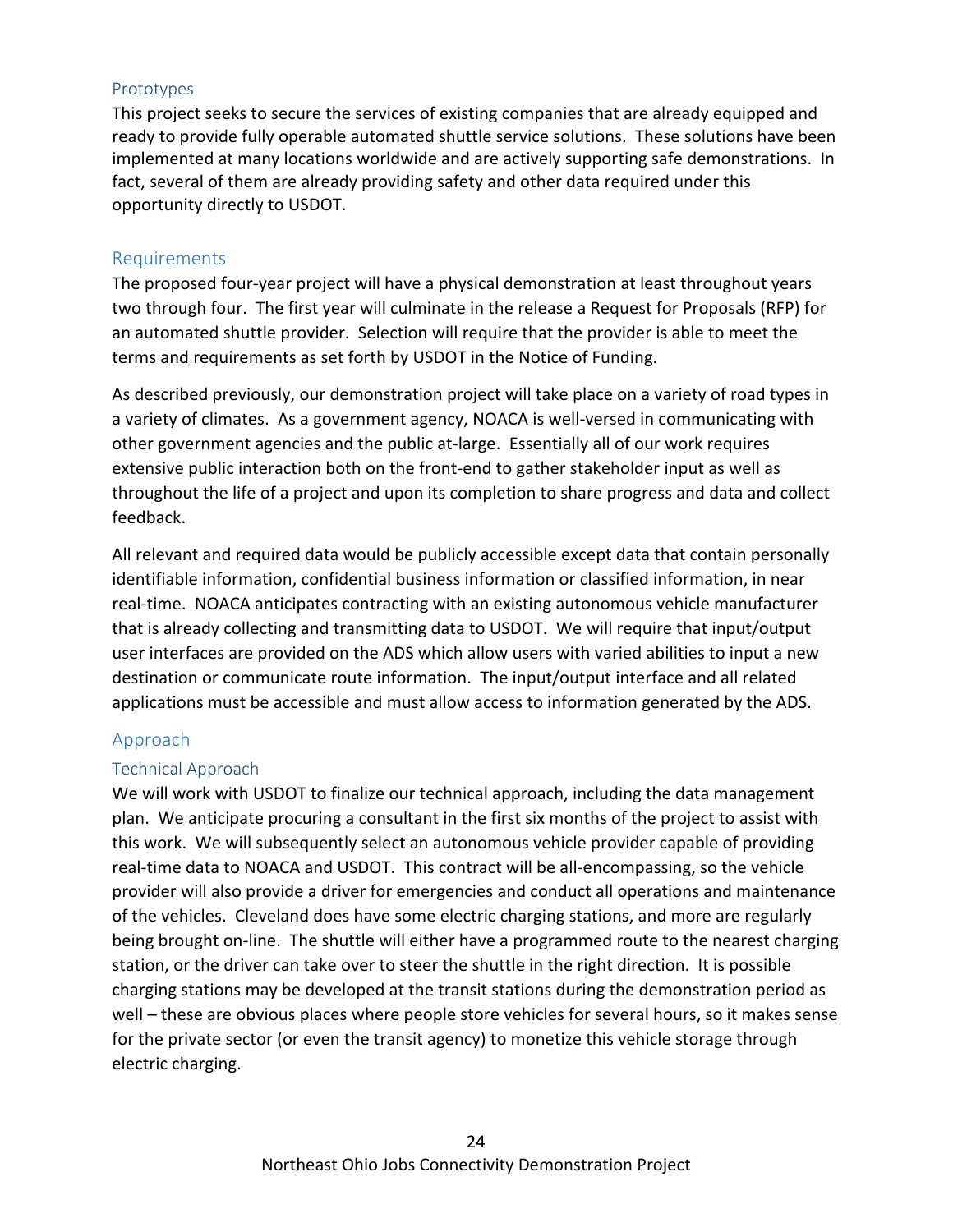For project evaluation, NOACA has a Safety and Operations team that regularly collects, analyzes, and updates safety data for the region. The team will use data from the shuttles to evaluate safety in relation to human-driven vehicles. Because connecting workers with jobs is a key goal, we will also conduct surveys of both businesses and workers during and after the demonstration project to evaluate the effectiveness of the shuttle systems in providing services that help people find and keep jobs.

#### Legal, Regulatory, and Environmental Obstacles

The demonstration proposed under this project will not require exemption from Federal Motor Vehicle Safety Standards (FMVSS), Federal Motor Carrier Safety Regulations (FMCSR), or any other regulation, to the best of NOACA's knowledge.

It is also expected that the project will be categorized as an Exempt project under the National Environmental Policy Act requirements as administered through USDOT. No additional environmental studies and or mitigation is anticipated.

In preparation of the project management plan, NOACA will work closely with state, local and regional jurisdictions to understand and account for any related standards, rules, or ordinances that that may be impacted in the implementation of this project.

#### Commitment to Provide Data and Participate in Safety Outcomes

NOACA commits to provide all necessary data and work with USDOT on evaluating safety and mobility outcomes. One of the key aspects of this proposal is the benefits of connecting workers with jobs, so we especially want to monitor if this is happening and how it can be replicated across the region and country. Our selection of an automated shuttle provider will be contingent upon their willingness to share real-time data and any other necessary information with NOACA, USDOT, and any other regulatory bodies.

#### Risk Identification, Mitigation, and Management

NOACA will work with USDOT and the shuttle operator to identify and mitigate risks. The obvious concern with new automated technology is an error that causes the vehicle to ignore traffic operations or otherwise drive erratically. This risk will be mitigated by requiring a licensed and trained operator to be in the driver's seat at all times and ready to take over in any adverse situation. This person will also be able to help elderly, disabled, or injured passengers get on and off the shuttle, and they will reduce the likelihood of possible negative interactions between passengers.

Before deployment, we will have shuttles operate several test runs of the routes with only the driver on board so that the vehicles can learn the route. This will help identify any deficiencies in lane markings and signage, and we will make improvements if needed so that the shuttle can see these cues. NOACA has a program called Street Supplies that provides paint, cones, temporary bollards, tape, and other materials for demonstration projects like bike lanes. This low‐cost method allows us to study and make adjustments before spending significant infrastructure funding on new designs. This strategy can easily be replicated for autonomous shuttles.